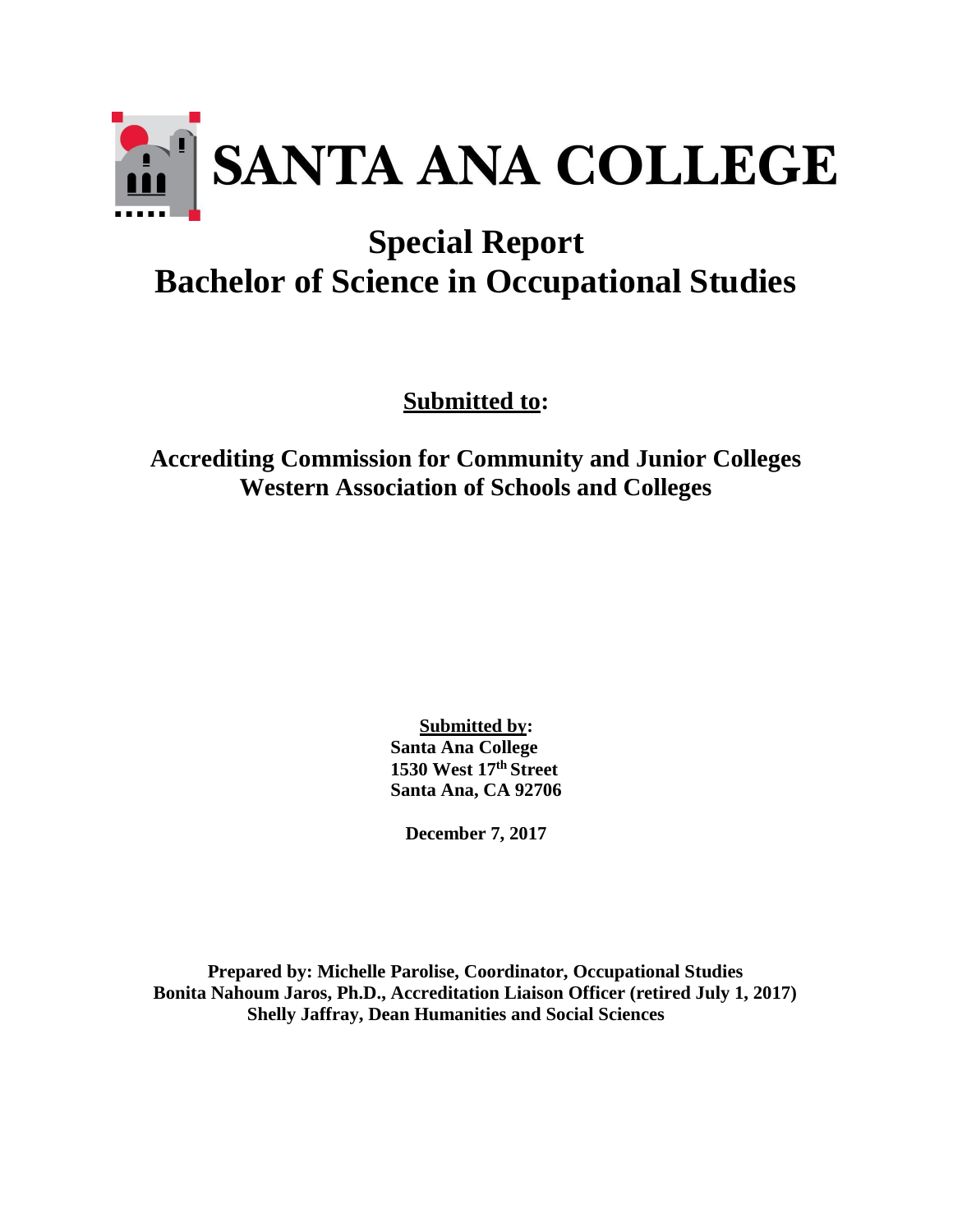## **ACKNOWLEDGMENTS**

#### **RSCCD Board of Trustees**

John R. Hanna, President Nelida Mendoza, Vice President Arianna P. Barrios, Clerk Claudia C. Alvarez Zeke Hernandez Lawrence "Larry" R. Labrado Phillip E. Yarbrough Gregory P. Pierot, Student Trustee

#### **Rancho Santiago Community College District**

Raúl Rodríguez, Ph.D., Chancellor, Rancho Santiago Community College District Enrique Perez, J.D., Vice Chancellor, Educational Services Judyanne Chitlik, Interim Vice Chancellor, Human Resources Peter Hardash, Vice Chancellor Business Operations /Fiscal Services Nga Pham, Director of Research Debra Gerard, Executive Assistant to the Chancellor

#### **Santa Ana College**

Linda D. Rose, Ed.D., President, Santa Ana College Michael T. Collins, Ed.D., Vice President, Administrative Services Carol Comeau, Interim Vice President, Academic Affairs Frances Gusman, Interim Vice President, Student Services James Kennedy, Ed.D., Vice President, School of Continuing Education Monica Zarske, Academic Senate President Sheryl Martin, CSEA President Juan Esqueda, ASG President Shelly Jaffray, Dean, Humanities and Social Sciences Bonita Nahoum Jaros, Ph.D., Accreditation Liaison Officer (retired July 1, 2017) Michelle Parolise, Faculty Coordinator, Bachelor of Science Occupational Studies Program Kennethia Vega, Assistant to the President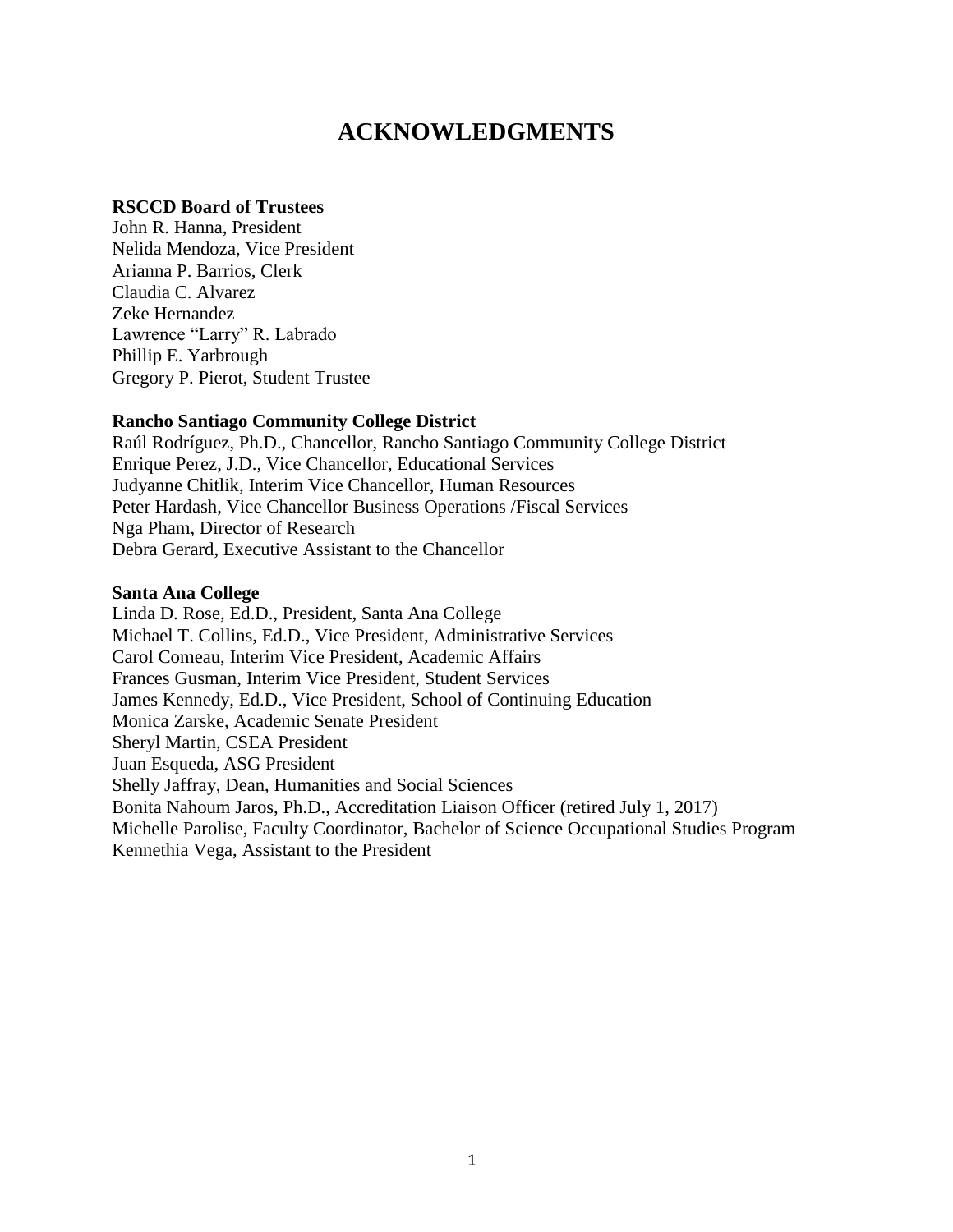### **To: Accrediting Commission for Community and Junior Colleges, Western Association of Schools and Colleges**

**From:**

#### **Linda D. Rose., Ed.D., President, Santa Ana College**

#### **Santa Ana College 1530 West 17th Street; Santa Ana, CA 92706**

I certify there was broad participation/review by the campus community and believe this Report accurately reflects the nature and substance of this institution.

**Signatures:**

| John R. Hanna, President, Rancho Santiago Community College District                |             |  |
|-------------------------------------------------------------------------------------|-------------|--|
| <b>Board of Trustees</b>                                                            |             |  |
|                                                                                     |             |  |
|                                                                                     |             |  |
|                                                                                     |             |  |
| Raúl Rodríguez, Ph.D., Chancellor, Rancho Santiago Community College District       | Date        |  |
|                                                                                     |             |  |
|                                                                                     |             |  |
| <b>Monica Zarske, President, Academic Senate</b>                                    | <b>Date</b> |  |
|                                                                                     |             |  |
|                                                                                     |             |  |
|                                                                                     |             |  |
| Sheryl Martin, Representative, California School Employees Association, Chapter 579 | Date        |  |
|                                                                                     |             |  |
|                                                                                     |             |  |
| Juan Esqueda, President, Associated Student Government                              | Date        |  |
|                                                                                     |             |  |
|                                                                                     |             |  |
|                                                                                     |             |  |
| Carol Comeau, Interim Vice President, Academic Affairs                              | <b>Date</b> |  |
|                                                                                     |             |  |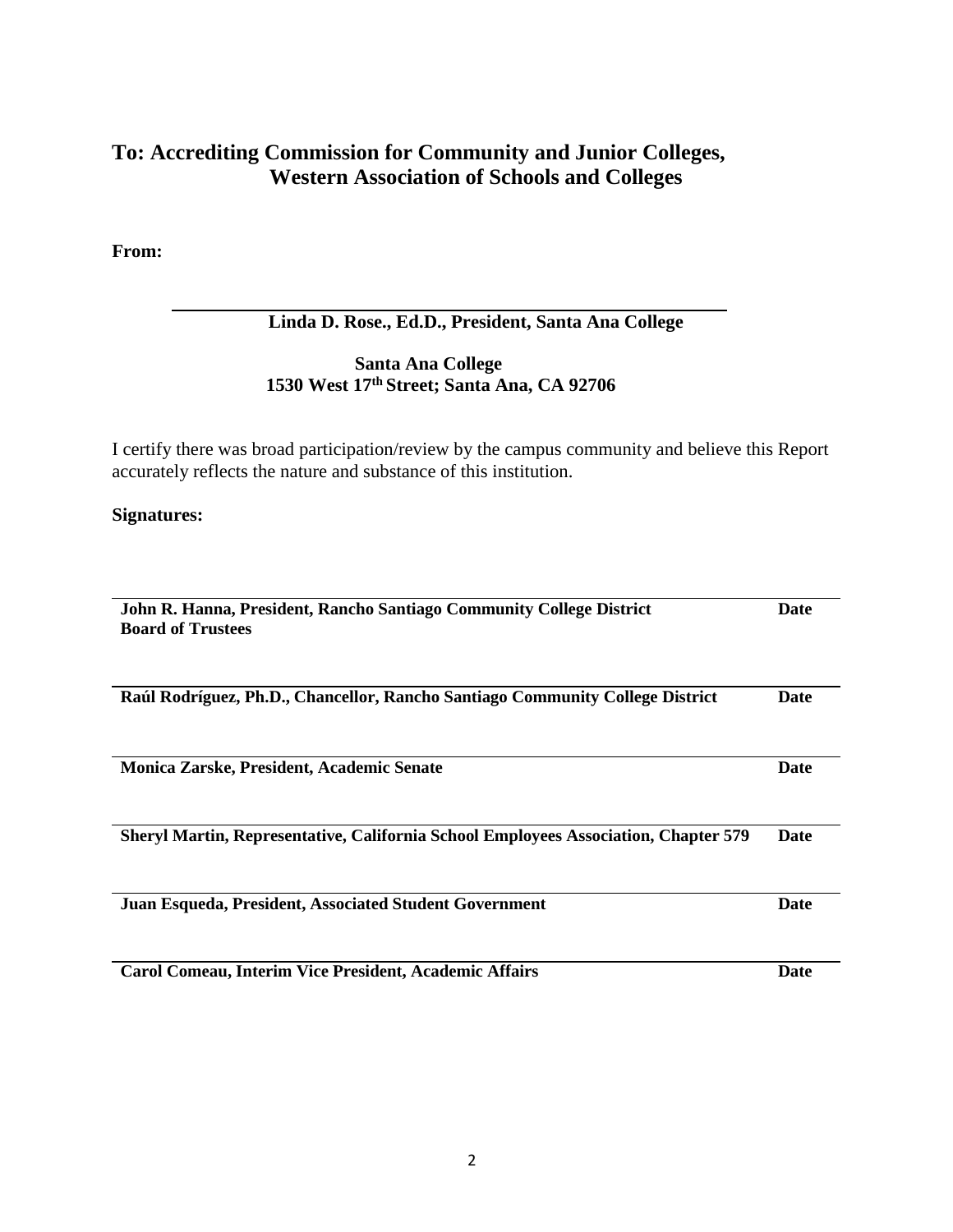# **TABLE OF CONTENTS**

| $\bullet$<br>Assuring Academic Quality and Institutional Effectiveness: Standard I.B 9<br>$\bullet$<br>$\bullet$<br>$\bullet$<br>$\bullet$<br>$\bullet$<br>$\bullet$<br>$\bullet$<br>$\bullet$<br>$\bullet$<br>$\bullet$ |  |
|--------------------------------------------------------------------------------------------------------------------------------------------------------------------------------------------------------------------------|--|
|                                                                                                                                                                                                                          |  |
|                                                                                                                                                                                                                          |  |
|                                                                                                                                                                                                                          |  |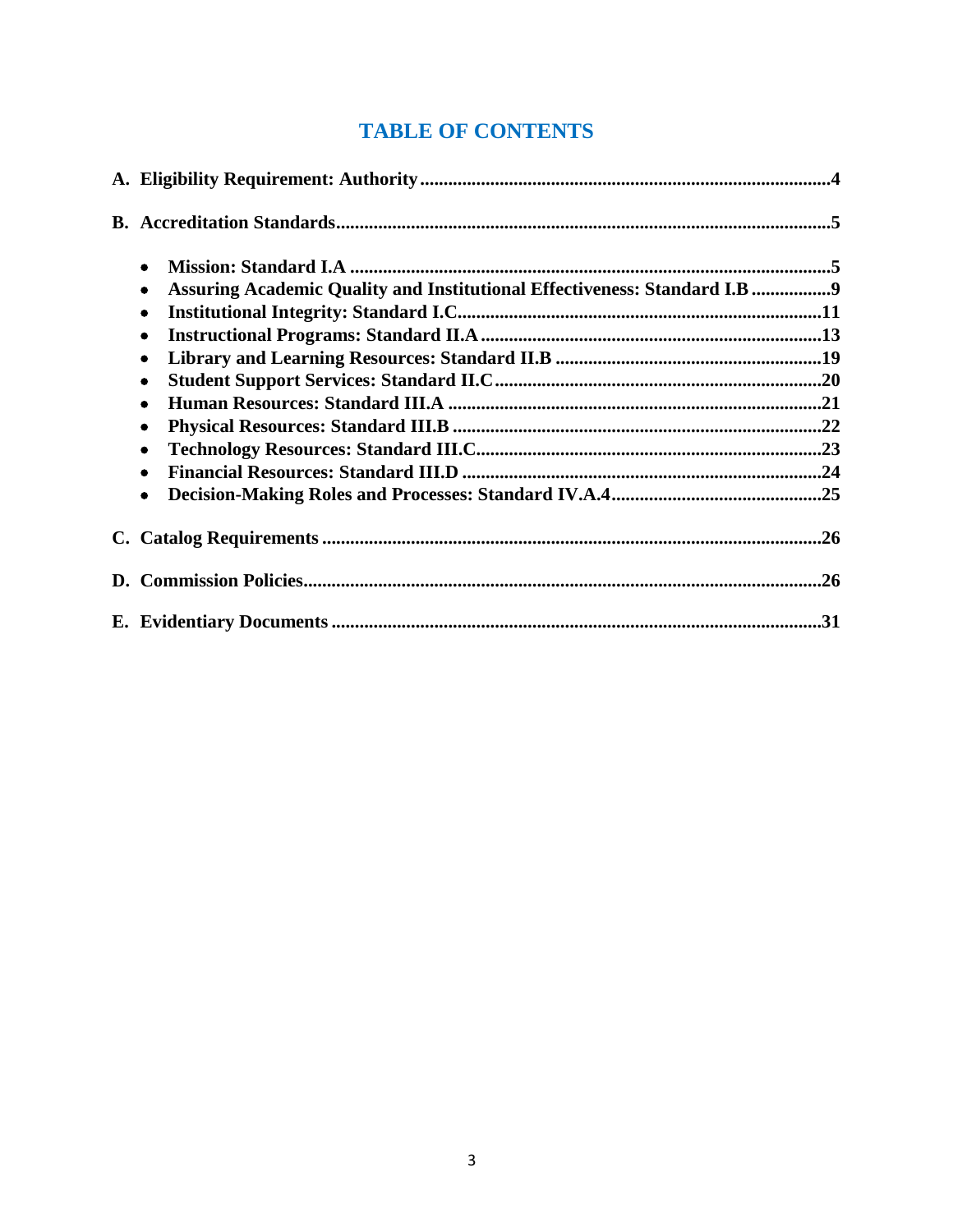### **PROTOCOL AND POLICY ON THE ACCREDITATION OF BACCALAUREATE DEGREES**

### **Eligibility Requirements**

 **Authority:** *The institution is authorized or licensed to operate as a post-secondary educational institution and to award degrees by an appropriate governmental organization or agency as required by each of the jurisdictions or regions in which it operates.*

*Private institutions, if required by the appropriate statutory regulatory body, must submit evidence of authorization, licensure, or approved by that body. If incorporated, the institution shall submit a copy of its articles of incorporation.*

Specified Baccalaureate Degree Program Evaluation Criteria

 Authority requires that an institution be authorized or licensed as a post-secondary institution to award degrees. An institution wishing to gain approval for a baccalaureate degree will have to provide evidence of the institution's authorization to offer the degree, as required by each of the jurisdictions or regions in which it operates.

#### **College: Provide a description and supporting documentation demonstrating how the College meets this Eligibility Requirement and the associated criterion.**

Santa Ana College (SAC) has authority under its Board of Trustees to operate as a degree granting institution due to continuous accreditation by the Accrediting Commission for Community and Junior Colleges of the Western Association of Schools and Colleges, an institutional accreditation body recognized by the Commission on Recognition of Postsecondary Accreditation and the United States Department of Education. This authority is noted on the first page of the Santa Ana College Catalog (SAC-1).

The Baccalaureate Program in Occupational Studies has been authorized by the Board of Governors. In March of 2016, the California Community College Board of Governors voted unanimously to approve Santa Ana College's Occupational Studies (OS) Bachelor of Science degree. This program is one of fifteen community college bachelor degree programs that have been approved in the State. Accreditation for this program is granted by the Accrediting Commission for Community and Junior College (ACCJC), Western Association of Schools and Colleges (WASC). In addition, the U.S. Department of Education (USDE) has granted to ACCJC the scope of approving one baccalaureate degree at each member institution through the substantive change process.

The required Substantive Change Report for this program was approved by ACCJC in May 2015, and the California Community Colleges Chancellor's Office (CCCCO) approved the program March 1, 2017 (SAC-2, SAC-3, SAC-4).

#### *Evidence:*

- SAC-1 [Authorization to Offer a Degree](http://www.sac.edu/CatalogAndSchedule/Documents/2016-2017/Catalog_16-17_07-13-2016.pdf)
- SAC-2 **[ACCJC Substantive Change Actions](https://www.sac.edu/Accreditation/2014SelfEval/ACCJC%20Reports%20%20Correspondence/ACCJC_Substantive_Change_Actions_on_Institutions_May_2015.pdf)**
- SAC-3 [Substantive Change Proposal](https://www.sac.edu/AcademicProgs/HST/OTA/os/Documents/Accreditation/ACCJC/Substantive%20Change%20Proposal-BS%20Pilot%20Occupational%20Studies%20FINAL.pdf)
- SAC-4 [Baccalaureate Degree Approval Letter](https://www.sac.edu/AcademicProgs/HST/OTA/os/Documents/Accreditation/ACCJC/CCCO%20Approval%20letter.pdf)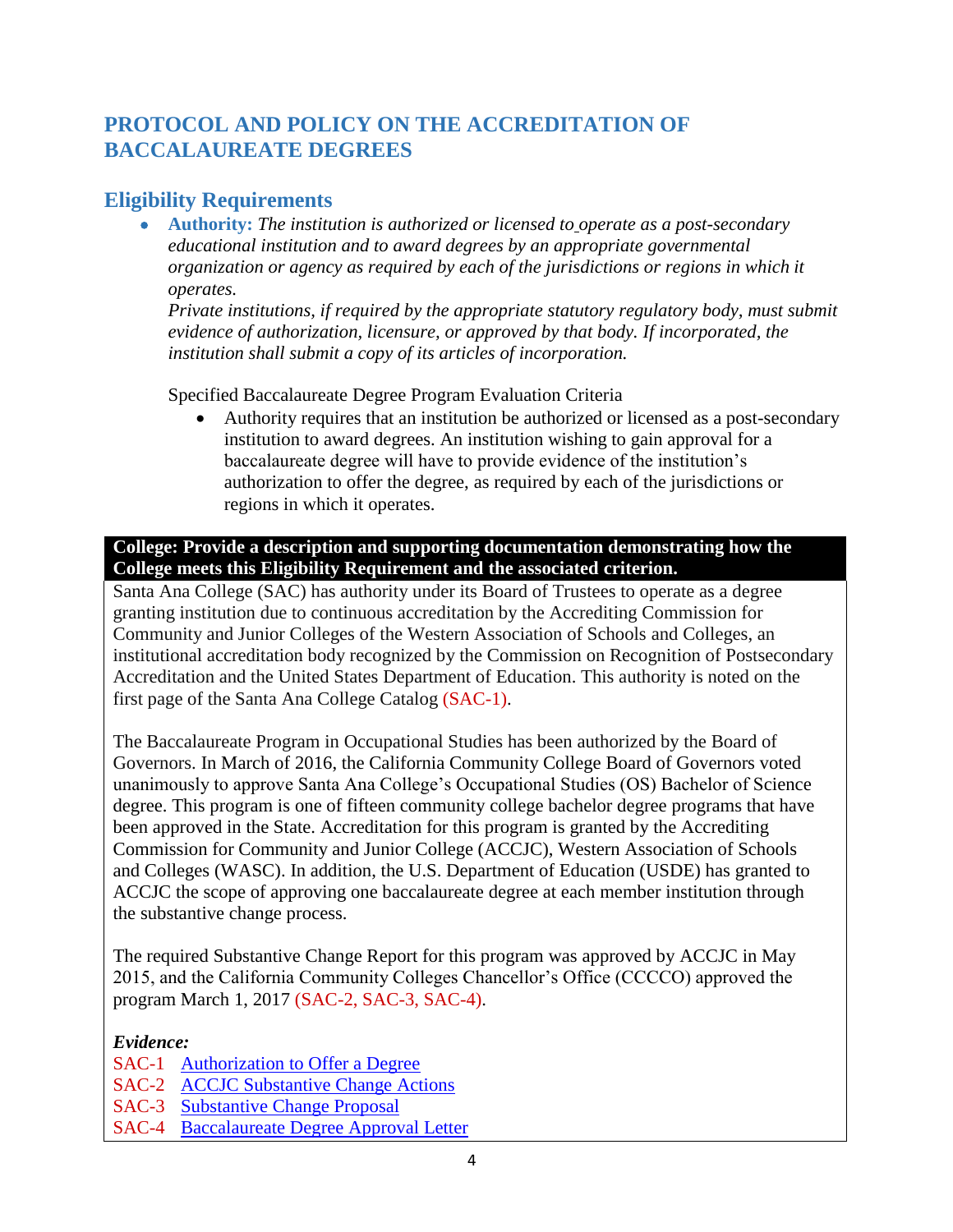#### **Accreditation Standards**

The Accreditation Standards listed below apply to the institution as a whole and to each baccalaureate program. As appropriate, the list includes criteria indicating how the Standards specifically apply to baccalaureate programs. In addressing the standards, the institution must also address and provide evidence of its practices for the baccalaureate program-specific evaluation criteria identified below.

### **Standard I.A Mission (ER 6)**

**Standard I.A.1:** *The mission describes the institution's broad educational purposes, its intended student population, the types of degrees and other credentials it offers, and its commitment to student learning and student achievement. (ER 6)*

Specified Baccalaureate Degree Program Evaluation Criteria:

- Baccalaureate degrees generally extend beyond previously identified credentials, service areas, and intended student populations. Member institutions may need to make changes within the institutional mission to reflect these differences.
- The baccalaureate degree program must align with the Institutional mission.
- Student demand for the baccalaureate should demonstrate its correlation with the institutional mission.

#### **College: Provide a description and supporting documentation demonstrating how the College meets this Standard and the associated criteria.**

After several months of dialogue at the participatory governance and constituency levels, the SAC mission statement was revised. On May 31, 2017 College Council refined all input related to the mission statement (SAC-5). Then through an all-college digital survey, it was determined that an elegant brief mission statement would best serve the college (SAC-6).

The mission of SAC was revised as follows: "Santa Ana College inspires, transforms, and empowers a diverse community of learners."

The SAC mission reflects the mission of the Rancho Santiago Community College District (RSCCD), which is "…to provide quality educational programs and services that address the needs of our diverse students and communities." The SAC mission statement reflects its commitment to student learning and achievement. Student achievement is measured annually through program review and analysis of data from both the RSCCD Office of Research and the Santa Ana College Research Office (SAC-7, SAC-8).

Santa Ana College serves a diverse population of over 700,000 residents from the surrounding communities of Anaheim, Garden Grove, Irvine, Orange, Santa Ana, Tustin, and Villa Park. SAC has been named one of the top two-year colleges awarding associate degrees to Latino students by Community College Week (June 24, 2013). Diversity and equity is monitored by Santa Ana College Factbook, several integrative dashboards, and visualization tools for faculty and staff use (e.g., enrollment, course completion, persistence, degrees & certificates awarded and other metrics disaggregated by equity variables—Santa Ana College Research Dashboards) (SAC- 9, SAC-10).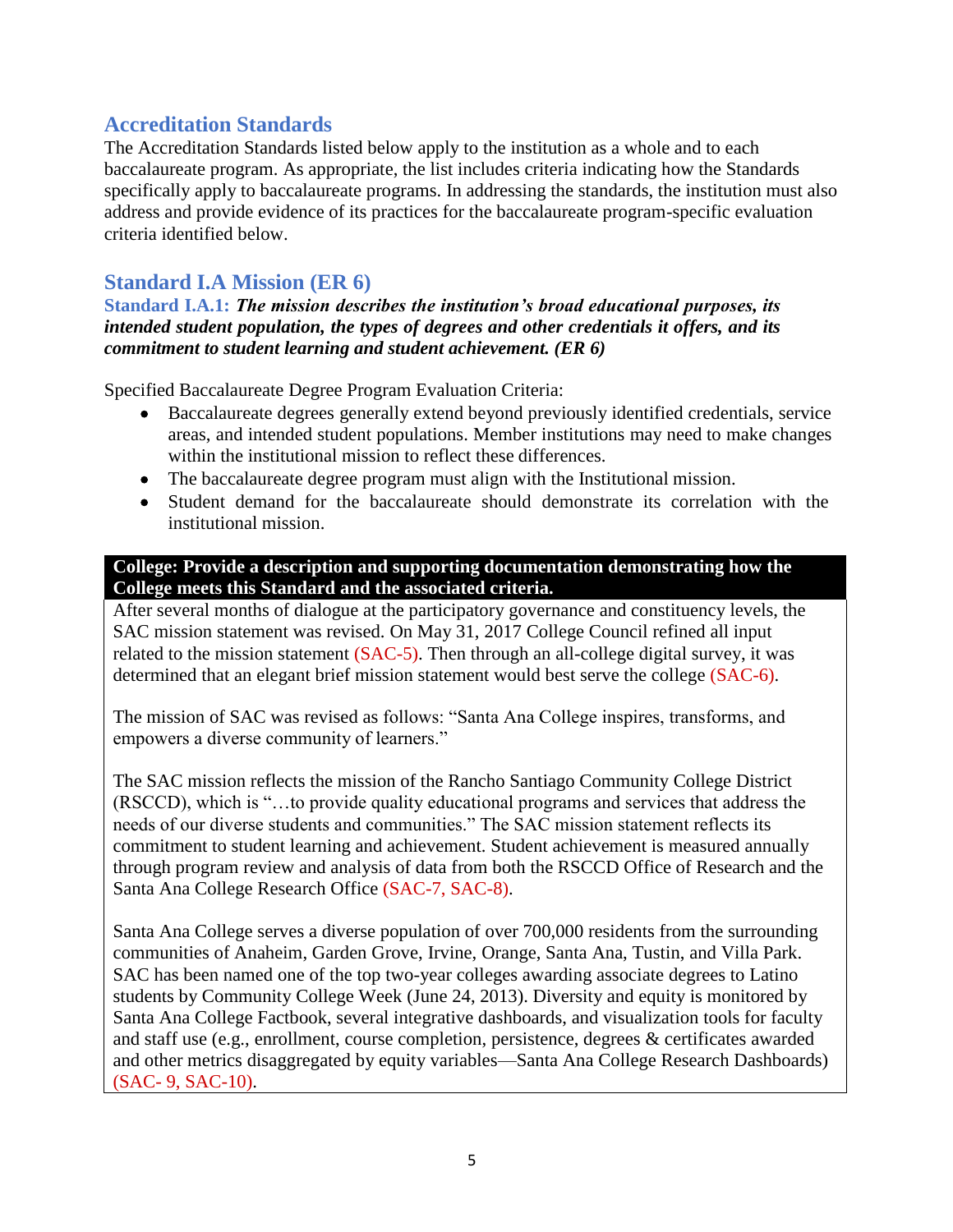Commitment to student learning is also reflected by the addition of the Bachelor of Science degree in Occupational Studies. Prior to submitting any proposal to participate in the Baccalaureate Pilot Project, Santa Ana College (in consultation with its sister institution, Santiago Canyon College) investigated all CTE programs to determine if any would be appropriate to the mission of the District and the College. The Occupational Therapy Assistant (OTA) program was selected as a viable option. At that point, the faculty coordinator of the OTA program volunteered to contact the Accrediting Council for Occupational Therapy Education (ACOTE) in order to confirm there was no conflict and to ensure that ACOTE was still considering transitioning OTA education from the Associate's level to the Baccalaureate level. After affirming this, the OTA coordinator investigated current OT graduate program requirements, reviewed labor market data, and consulted with SAC's OTA professional advisory committee to solicit their recommendations and support. The collective information was shared with the Santa Ana College President, the RSCCD Chancellor, the Vice President of Academic Affairs, the Dean of Human Services and Technology, and the Academic Senate President. After the concept received unanimous support, a formal proposal was written for presentation to College Council, which serves as the participatory governance communication tool for all constituent groups at Santa Ana College and provides advice to the President on College issues, board item submissions as well as policies and administrative regulations, recommendations from other campus committees, and requests from council members for special consideration.

#### *Evidence:*

- SAC-5 [SAC College Council Minutes 05-31-17](https://www.sac.edu/President/collegecouncil/Documents/2017/05%2031%2017%20(Approved).pdf)
- SAC-6 [Board Of Trustees Approval of SAC Revised Mission Statement 07-17-17](https://www.sac.edu/AcademicProgs/HST/OTA/os/Documents/Accreditation/ACCJC/BOT%20Approval%20of%20SAC%20Revised%20Mission%20Statement_2017-07-17.pdf)
- SAC-7 [RSCCD Office of Research](https://rsccd.edu/Departments/Research/Pages/Reports-Directory.aspx)
- SAC-8 [Santa Ana College Research Office](http://www.sac.edu/research/Pages/default.aspx)
- SAC-9 [Santa Ana College Factbook](http://www.sac.edu/research/Pages/Factbook.aspx)
- SAC-10 [Santa Ana College Research Dashboards](https://www.sac.edu/research/Pages/Tableau-Research-Pages.aspx)

#### **Standard I.A.2:** *The institution uses data to determine how effectively it is accomplishing its mission, and whether the mission directs institutional priorities in meeting the educational needs of students.*

Specified Baccalaureate Degree Program Evaluation Criteria

 The assessment of data, in addition to measuring institution effectiveness, must also demonstrate the effectiveness and success of the baccalaureate program.

#### **College: Provide a description and supporting documentation demonstrating how the College meets this Standard and the associated criteria.**

Santa Ana College conducts regular assessments of programs in academic and student services areas to support ongoing and systematic efforts centered on student learning and achievement. Quadrennial course review is overseen by the Teaching and Learning Committee, which reports to the Curriculum and Instruction Council. In addition, annual Department Planning Portfolio development with quadrennial capstone program review of academic programs use student learning outcomes (SLOs) assessment results to initiate and support programmatic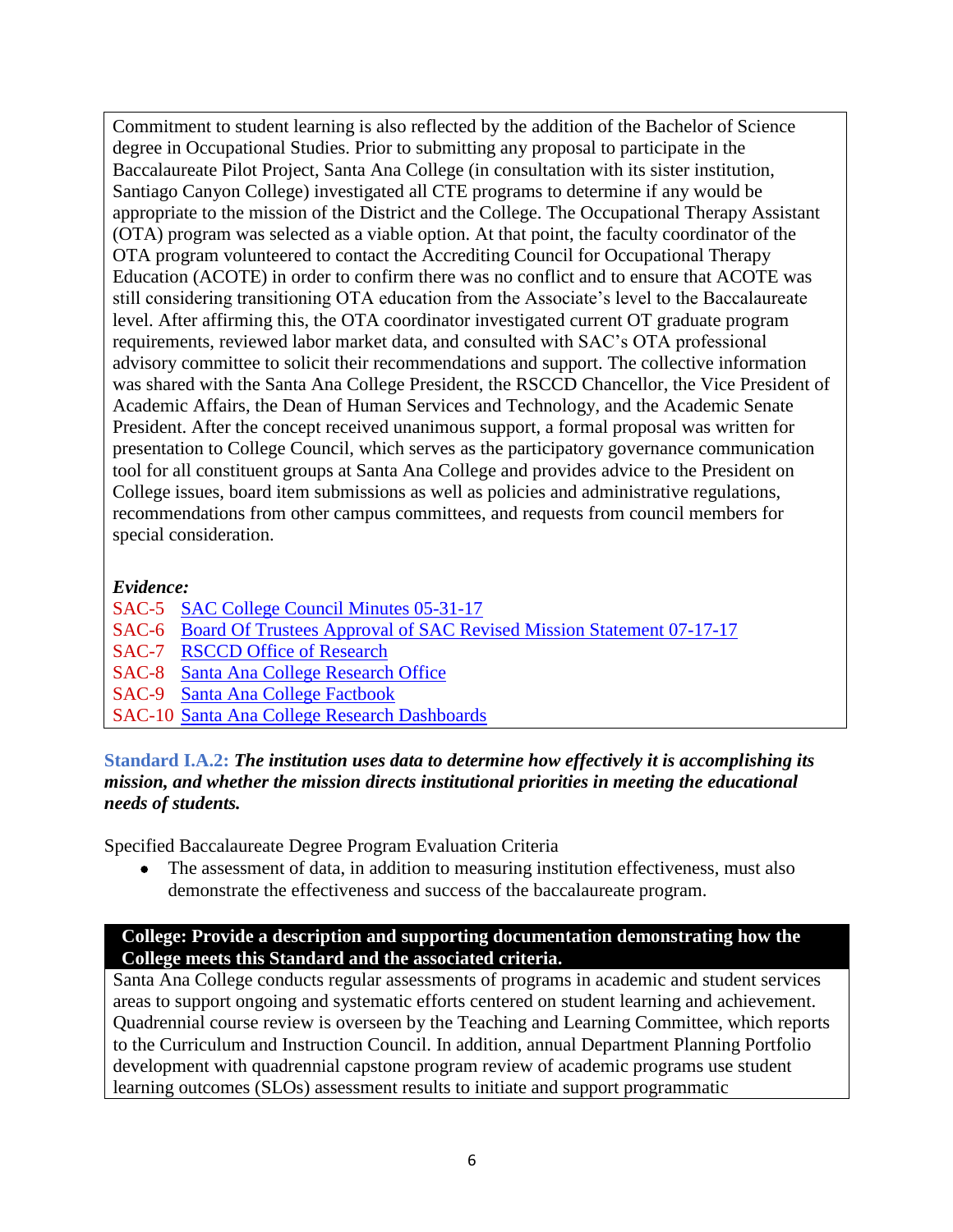improvement through means that include curriculum updates or changes, enhanced academic and student support services, and resource allocation requests through budget review (SAC-11). All programs and services continue to work toward sustainable, continuous quality improvement by linking identified course and program student learning outcomes to the broader seven Institutional Learning Outcomes (SAC-12) (i.e., formerly Core Competencies) of the College. Through program review processes, SLOs are revised as needed in academic programs. Direct SLO assessment is conducted in a course-embedded program assessment approach in conjunction with analysis of indirect and direct data supplied by the Research Department (SAC-13).

Changes made in the SAC Strategic Plan (SAC-14) are then based on the program review work of departments and broad-based interdisciplinary dialogue that occurs through the Teaching and Learning Committee (TLC). (SAC-15)

The SAC Academic Program Review (SAC-16) in OTA, at the associate-degree level, is replete with data that has indicated a contiguous baccalaureate program would be beneficial. Occupational Therapy Assistants provide service to individuals with physical, mental, or developmental disabilities across the lifespan to perform self-care, work and/or leisure activities that provide a greater quality of life. The in-depth instruction in the Bachelor of Science degree in Occupational Studies will prepare students to provide more effective treatment, work in settings that require a bachelor's degree, to take OTA leadership positions and to continue on to graduate level Occupational Therapy education. It will also prepare students to have careers in other areas such as home modification, durable medical equipment development and sales, and innovative programs for older adults.

The coordinator of the OTA program, in consultation with the other faculty in the discipline, has developed Program Learning Outcomes for the new baccalaureate degree in Occupational Studies (SAC-17):

- 1) Demonstrate advanced mastery of OTA clinical skills, including clinical reasoning, which follow the guidelines established in the Frameworks for Occupational Therapy Practice;
- 2) Relate theory and research to clinical practice areas;
- 3) Demonstrate ability to provide OTA services that meets the community needs of diverse populations, demonstrating sensitivity and empathy; and
- 4) Advocate for clients in clinical and community settings.

The OTA program and the Bachelor of Science program in Occupational Studies both address several elements of the mission statement: to inspire, transform, and empower a diverse community of learners. In addition, the program addresses the fact that the program prepares students for transfer and for careers. The program prepares students for further education and graduate studies (i.e., Master's degree) as well as career opportunities (i.e., COTA leadership opportunities, home modification, durable medical equipment development and sales, and innovative programs for older adults in community settings).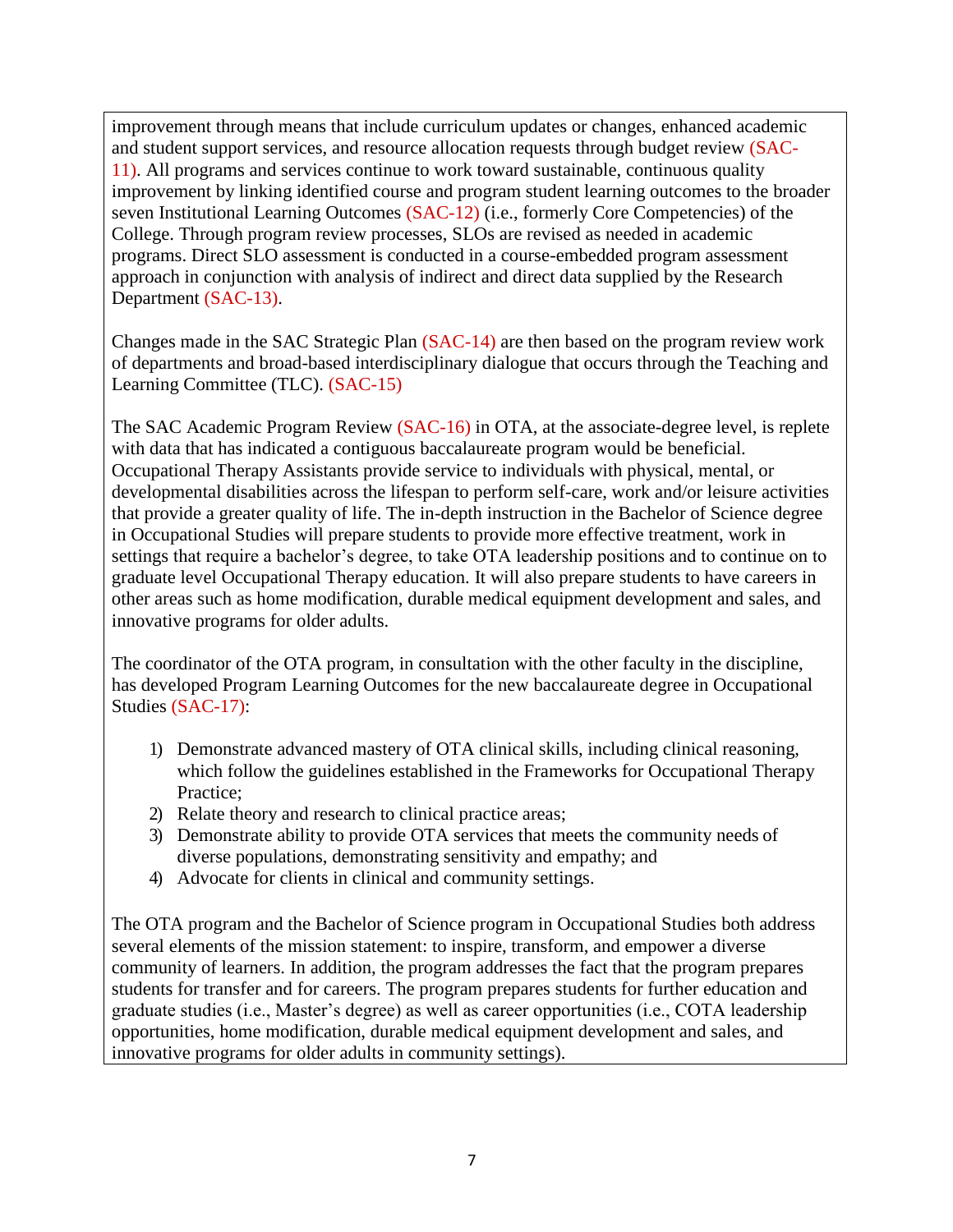| Evidence:                                     |
|-----------------------------------------------|
| <b>SAC-11 OTA RAR</b>                         |
| <b>SAC-12 Institutional Learning Outcomes</b> |
| <b>SAC-13 Research Department</b>             |
| <b>SAC-14 SAC Strategic Plan</b>              |
| SAC-15 Teaching and Learning Committee (TLC)  |
| <b>SAC-16 SAC Academic Program Review</b>     |
| <b>SAC-17 Occupational Studies PLOs</b>       |

#### **Standard I.A.3:** *The institution's programs and services are aligned with its mission. The mission guides institutional decision-making, planning, and resource allocation and informs institutional goals for student learning and achievement.*

Specified Baccalaureate Degree Program Evaluation Criteria

- The baccalaureate is clearly aligned with the institutional mission.
- The institution has included the baccalaureate degree in its decision making and planning processes, and in setting its goals for student learning achievement.

#### **College: Provide a description and supporting documentation demonstrating how the College meets this Standard and the associated criteria.**

All Santa Ana College programs are consistent with the college mission. The philosophy of the baccalaureate degree in Occupational Studies aligns with the college mission statement (SAC-18). Occupational Studies BS degree recipients will be more profoundly trained as practitioners with a focus on direct patient care as a result.

The President ensures that educational planning is integrated with resource planning and distribution to achieve student learning outcomes. This includes program development; professional development for faculty and staff; human resources planning; facilities planning; technology planning; and budget allocation. After all approvals were received to offer the BS in Occupational Studies, the President supported all aspects of the program (e.g., adding a fulltime faculty member, facilities enhancement, student services enhancement). The baccalaureate Leadership Committee, with representation from lead faculty, curriculum chair, Academic Senate president, the ALO; student services representatives (e.g., counseling, admissions, financial aid); and administration (VP Academic Affairs, VP Student Services, Dean of Human Services and Technology, Dean of Counseling) guided the development of the program. Recently, the President of the college has redesigned the committee, and she co-chairs the meeting with program coordinator. The Baccalaureate Leadership Committee meets regularly to address all aspects of educational planning and resource allocation for the BS program. As a result, the baccalaureate degree has been included in ongoing decision-making and planning processes and in setting its goals for student learning of the college.

*Evidence:* SAC-18 [OS Program Philosophy](https://www.sac.edu/AcademicProgs/HST/OTA/os/Documents/Accreditation/ACCJC/OS%20Program%20Philosophy.pdf)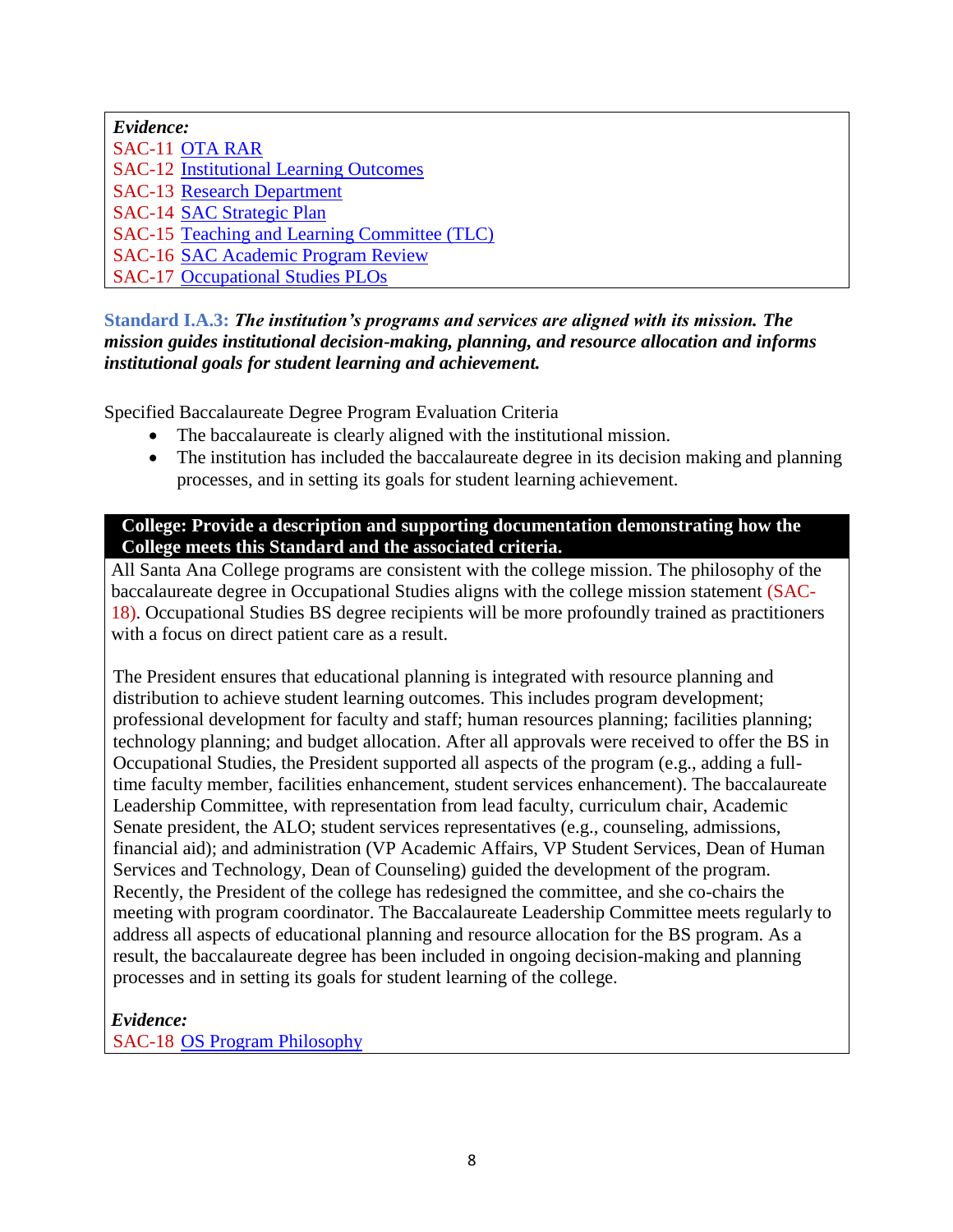#### **ASSURING ACADEMIC QUALITY AND INSTITUTIONAL EFFECTIVENESS**

#### **Standard I.B.2:** *The institution defines and assesses student learning outcomes for all instructional programs and student and learning support services.* **(ER 11)**

Specified Baccalaureate Degree Program Evaluation Criteria:

- Student learning outcomes for upper division baccalaureate courses reflect higher levels of depth and rigor generally expected in higher education.
- Assessment must be accurate and distinguish the baccalaureate degree outcomes from those of other programs

#### **College: Provide a description and supporting documentation demonstrating how the College meets this Standard and the associated criteria.**

As mentioned in Standard I.A.2, Santa Ana College conducts regular assessment of programs in academic and student services areas to support ongoing and systematic efforts centered on student learning and achievement. For the baccalaureate program, the College has developed a specific evaluation criteria to define and assesses student outcomes (SAC-19).

Upper division courses in the baccalaureate program have identified rigorous student learning outcomes consistent with requirement of higher education (SAC-20).

Individual/group projects and assignments require a higher level of rigor with advanced problem solving and critical thinking. These projects are distinguished from those in lower-level OTA courses in terms of research, independent analysis, and evidence. Written assignments also require research, evidence, and analysis of the role of OT in terms of trends in healthcare and legislation. In addition, class discussions require ethical analysis. Selected projects in the program require the student to access statistical data, collaborate with peers, and assess needs in specific client populations (SAC-21).

*Evidence:*

SAC-19 [OS Course SLO Assessment Report](https://www.sac.edu/AcademicProgs/HST/OTA/os/Documents/Accreditation/ACCJC/OS%20Course%20SLO%20Asssessment%20Report.pdf) SAC-20 [Sample Course Syllabus with SLOs](https://www.sac.edu/AcademicProgs/HST/OTA/os/Documents/Accreditation/ACCJC/OS%20304%20Syllabus%202017.pdf) SAC-21 [Sample Assignments and Student Work](https://www.sac.edu/AcademicProgs/HST/OTA/os/Documents/Accreditation/ACCJC/Assignment.1.pdf)

#### **Standard I.B.3** *The institution establishes institution-set standards for student achievement, appropriate to its mission, assesses how well it is achieving them in pursuit of continuous improvement, and publishes this information. (ER 11)*

Specified Baccalaureate Degree Program Evaluation Criteria:

- The Institution has institution-set standards for the baccalaureate program and assesses performance related to those standards. It uses this assessment to improve the quality of the baccalaureate program.
- Student Achievement standards are separately identified and assessed for baccalaureate programs to distinguish them from associate degree programs.
- The research department collects data on student demographics, course completion, program completion, and job placement.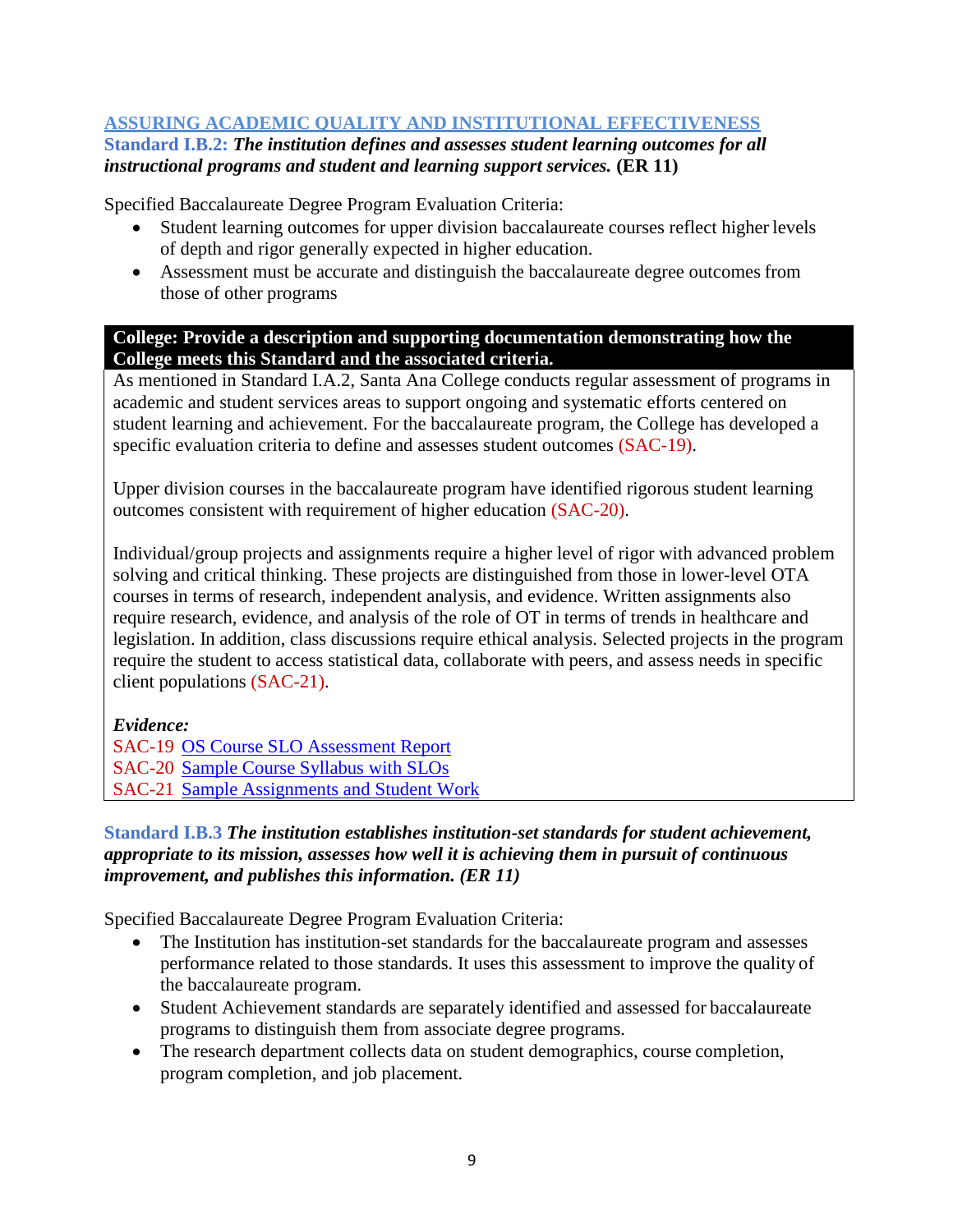The institution set standards for the Occupational Studies program completion were established from historic data of student success in the OTA program (SAC-22). This data includes course completion, program completion, pass rates on National Certification Testing, and job placement (SAC-23).

A process has been developed by the SAC Research Department to conduct ongoing research to analyze student success in the OS program related to course/program completion and grades (SAC-24, SAC-25, SAC-26).

*Evidence:*

SAC-22 [OTA Course and Program Completion](https://www.sac.edu/AcademicProgs/HST/OTA/os/Documents/Accreditation/ACCJC/OTA%20Course%20and%20Program%20Completion.pdf) SAC-23 [OTA pass rates on National Certification Testing](https://sac.edu/AcademicProgs/HST/OTA/Pages/NBCOT-Certification-Results.aspx) SAC-24 Research Plan [for OS Students](https://www.sac.edu/AcademicProgs/HST/OTA/os/Documents/Accreditation/ACCJC/OTA%20Baccalaureate%20Degree%20Program%20-%20Research%20Office%20Plan.pdf) SAC-25 [Projections for growth in the OT/OTA field](https://sac.edu/AcademicProgs/HST/OTA/Documents/Resources%20for%20Students.pdf) SAC-26 [Rankings of OTA as a best support job in the allied health field](https://money.usnews.com/careers/best-jobs/occupational-therapy-assistant)

**Standard I.B.7** *The institution regularly evaluates its policies and practices across all areas of the institution, including instructional programs, student and learning support services, resource management, and governance processes to assure their effectiveness in supporting academic quality and accomplishment of mission.*

Specified Baccalaureate Degree Program Evaluation Criteria:

 The institutional evaluation policies and practices recognize the unique aspects and requirements of the baccalaureate program in relation to learning and student support services and resource allocation and management.

**College: Provide a description and supporting documentation demonstrating how the College meets this Standard and the associated criteria**

Santa Ana College utilized the California Community College Chancellor's Office *Baccalaureate Degree Pilot Program Handbook* as a guide in the development of student support services and resource allocation/management specific to the unique needs of the OS baccalaureate program (SAC-27).

Santa Ana College has developed a new OS Student Guidebook that contains information on program policies, curriculum scheduling, fees, access to financial aid, and support services specific to the program (SAC-28). This information was given to the students at a mandatory information meeting prior to the first week of classes (SAC-29).

*Evidence:*

SAC-27 [CCCCC Baccalaureate Degree Pilot Program Handbook](http://extranet.cccco.edu/Portals/1/ExecutiveOffice/Board/2016_agendas/January/Attachment-3.2-BA-Handbook-2.pdf) SAC-28 [OS Student Guidebook](https://www.sac.edu/AcademicProgs/HST/OTA/os/Documents/Accreditation/ACCJC/OS%20Guidebook_w%20Contents%20Page_2017-08-11_vw%20w%20Org%20Chart.pdf) SAC-29 [OS Program Meeting Agenda 08-16-17](https://www.sac.edu/AcademicProgs/HST/OTA/os/Documents/Accreditation/ACCJC/OS%20Program%20Meeting%20Agenda%2008-16-17.pdf)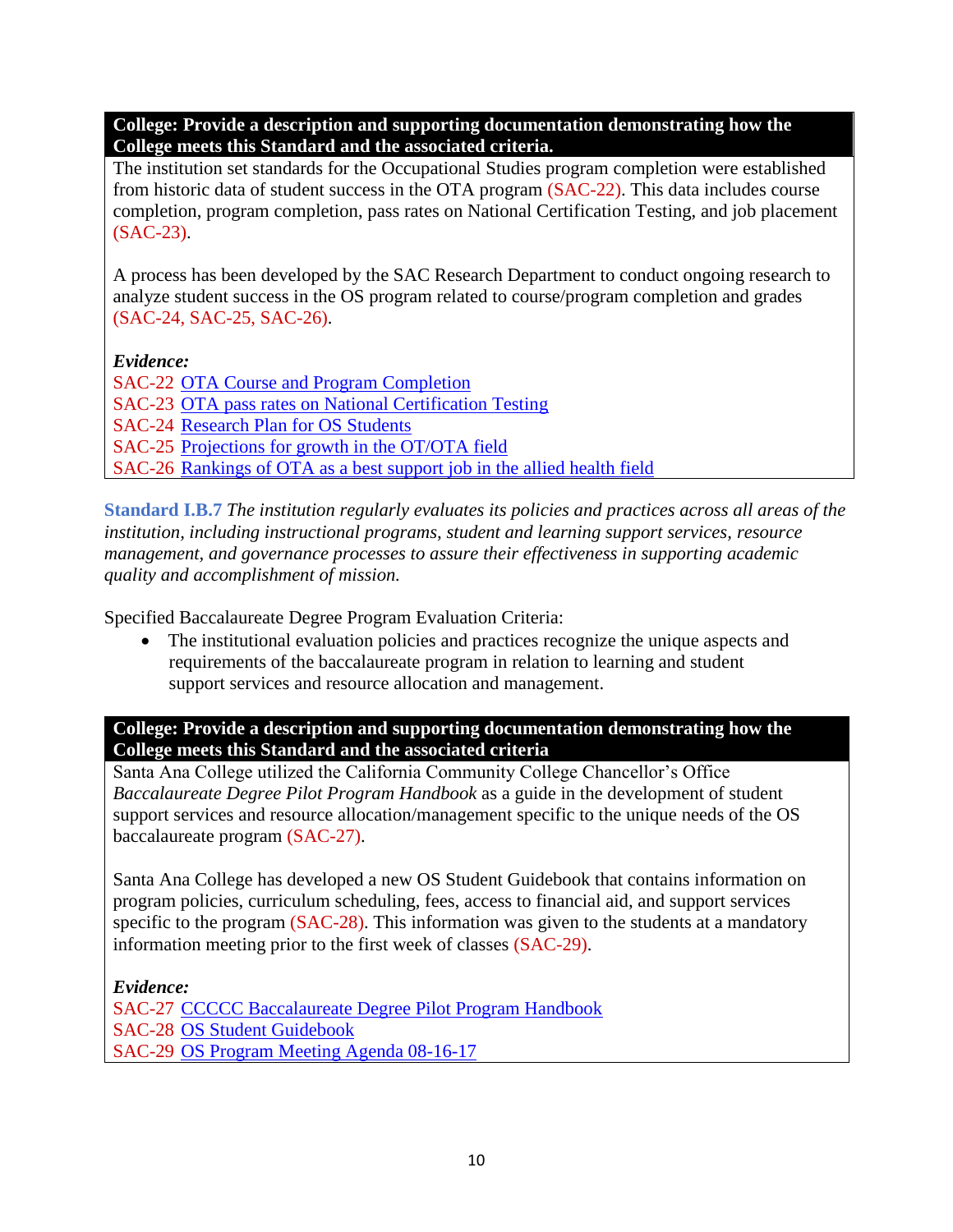#### **INSTITUTIONAL INTEGRITY**

**Standard I.C.1:** *The institution assures the clarity, accuracy, and integrity of information provided to students and prospective students, personnel, and all persons or organizations related to its mission statement, learning outcomes, educational programs, and student support services. The institution gives accurate information to students and the public about its accreditation status with all of its accreditors. (ER 20)*

Specified Baccalaureate Degree Program Evaluation Criteria:

 Information related to baccalaureate programs are clear and accurate in all aspects of this Standard, especially in regard to learning outcomes, program requirements, and student support services.

**College: Provide a description and supporting documentation demonstrating how the College meets this Standard and the associated criteria.**

Santa Ana College provides clear and accurate documentation of all aspects of this Standard, especially in regard to learning outcomes, program requirements, and student support services. The 2017-18 college catalog has information about the baccalaureate program. Students and the public can access the catalog online or in hard copy (SAC-30).

Clear and accurate information can also be obtained through the OS program website, informational flyers, and monthly information sessions held on campus (SAC-31, SAC-32, SAC-33).

*Evidence:* SAC-30 [Santa Ana College Catalog](https://sac.edu/CatalogAndSchedule/Documents/2017-2018/Catalog_17-18.pdf) SAC-31 [OS Program Webpage](https://www.sac.edu/AcademicProgs/HST/OTA/os/Pages/default.aspx) SAC-32 [OS flyer](https://www.sac.edu/AcademicProgs/HST/OTA/os/Documents/Accreditation/ACCJC/OTA_Flyer_c2-1.pdf) SAC-33 [OS Monthly Information Sessions](https://www.sac.edu/AcademicProgs/HST/OTA/Pages/Information-Sessions.aspx)

**Standard I.C.3:** *The institution uses documented assessment of student learning and evaluation of student achievement to communicate matters of academic quality to appropriate constituencies, including current and prospective students and the public. (ER 19)*

Specified Baccalaureate Degree Program Evaluation Criteria:

• The assessment result of student learning and student achievement in the baccalaureate programs are used in the communication of academicquality.

#### **College: Provide a description and supporting documentation demonstrating how the College meets this Standard and the associated criteria.**

The Santa Ana College OS program admitted their first cohort of students in the fall semester of 2017. At this time there is not yet assessment of student learning in the upper division courses. However, the freshman and sophomore years of the OS program are comprised of the student coursework in the OTA program. Therefore, there is assessment of student performance in these years.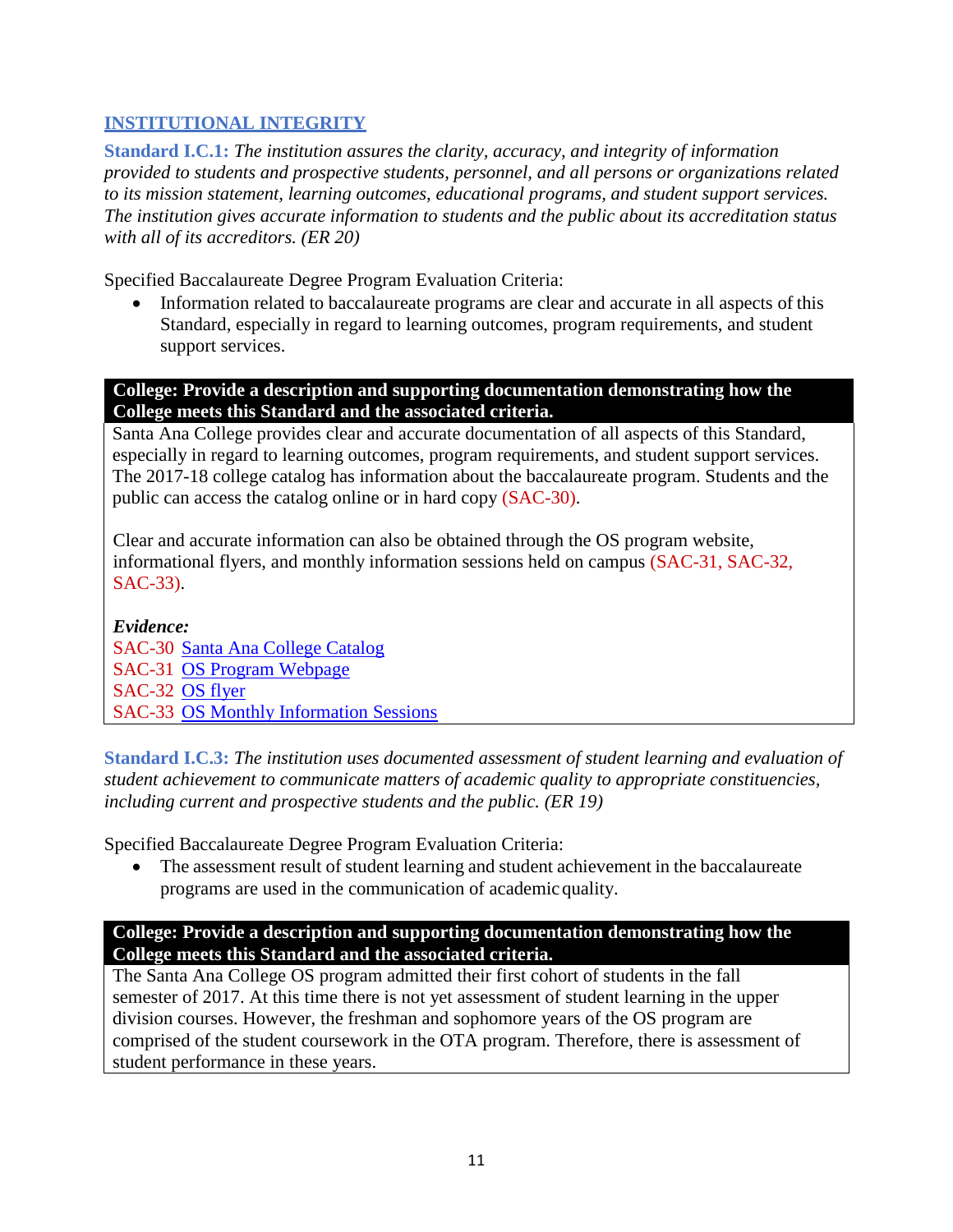Plans have been developed to assess the OS student success. These include the following:

- Students entering the baccalaureate program will be closely monitored for success by the faculty teaching each course. Two systems are in place to identify students having difficulty or requiring support.
	- o For students having identified as having difficulty early in the semester the faculty will use the SAC early alert system.
	- o Faculty will closely monitor student progress and a student advisement form will be used as the basis of an individual meeting with the student. The purpose of this meeting will be to identify solutions to the problems (SAC-34).
- Referrals will be made for support services as needed to the following areas:
	- o Tutoring
	- o Learning Center
	- o Librarian
	- o Health and Wellness Center
	- o Disabled Students Program & Services (DSPS)
- SLOs will be evaluated at the end of each course (SAC-19).
- Program completion rates will be posted on the OS website.
- The OS program will use a continuous quality improvement system based on student surveys, success rates, and feedback from the community to make ongoing improvement. Results of program evaluation are posted on the College website. Program review for OS students will be available October 2018 (SAC-31).
- The research department will collect data on student outcomes and posts the results in an annual "Fact Book". (SAC-9)

#### *Evidence:*

#### SAC-9 [Santa Ana College Factbook](https://www.sac.edu/AcademicProgs/HST/OTA/os/Documents/Accreditation/ACCJC/Santa%20Ana%20College%20Factbook.pdf)

- SAC-19 [OS Course SLO Assessment Report](https://www.sac.edu/AcademicProgs/HST/OTA/os/Documents/Accreditation/ACCJC/OS%20Course%20SLO%20Asssessment%20Report.pdf)
- SAC-31 [OS Program Webpage](https://www.sac.edu/AcademicProgs/HST/OTA/os/Pages/default.aspx)
- SAC-34 [Plan B Advising Sheet 17-18 OTA Baccalaureate](https://www.sac.edu/AcademicProgs/HST/OTA/os/Documents/Accreditation/ACCJC/Plan%20B%20Advising%20Sheet%2017-18%20OTA%20Baccalaureate%20Word%20draft%20072017%20(002).pdf)

**Standard I.C.4:** *The institution describes its certificates and degrees in terms of their purpose, content, course requirements, and expected learning outcomes.*

Specified Baccalaureate Degree Program Evaluation Criteria:

• The purpose, content, course requirements and learning outcomes of the baccalaureate programs are clearly described.

#### **College: Provide a description and supporting documentation demonstrating how the College meets this Standard and the associated criteria.**

The Santa Ana College baccalaureate program purpose, content, course requirements, and learning outcomes of the baccalaureate programs are clearly described. This information can be found in the college catalog, the OS website, and individual course outlines of record (SAC-30, SAC-31, SAC-35).

#### *Evidence:*

SAC-30 [Santa Ana College Catalog](https://sac.edu/CatalogAndSchedule/Documents/2017-2018/Catalog_17-18.pdf) SAC-31 [OS Program Webpage](https://www.sac.edu/AcademicProgs/HST/OTA/os/Pages/default.aspx)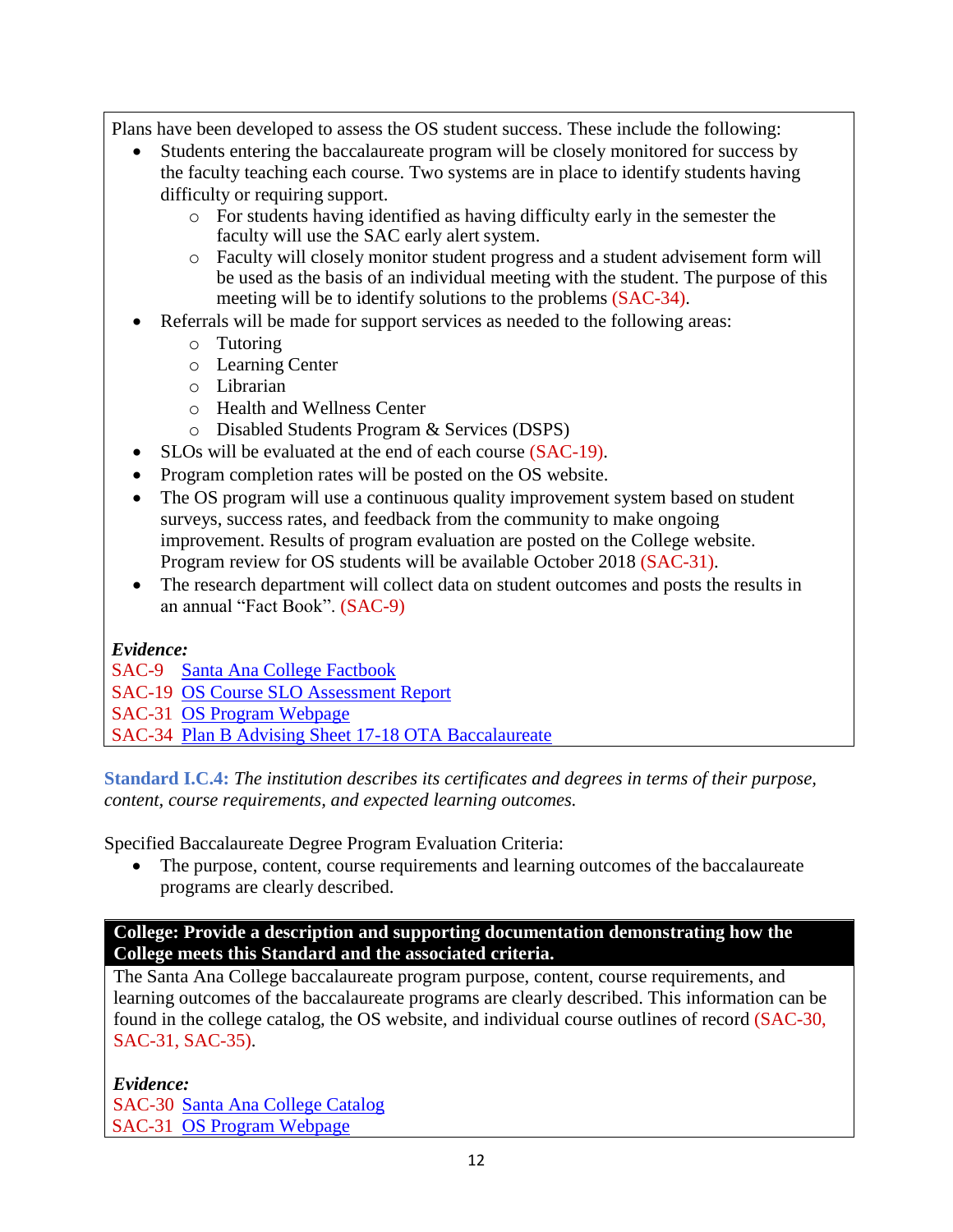#### SAC-35 [OS Course Outlines of Record](https://www.sac.edu/AcademicProgs/HST/OTA/os/Documents/Accreditation/ACCJC/Baccalaureate%20Program%20Individual%20CORs.pdf)

#### **INSTRUCTIONAL PROGRAMS**

**Standard II.A.1:** *All instructional programs, regardless of location or means of delivery, including distance education and correspondence education, are offered in fields of study consistent with the institution's mission, are appropriate to higher education, and culminate in student attainment of identified student learning outcomes, and achievement of degrees, certificates, employment, or transfer to other higher education programs. (ER 9 and ER 11)*

Specified Baccalaureate Degree Program Evaluation Criteria:

- The baccalaureate degree field of study aligns with the institutional mission.
- Student demand for the baccalaureate degree program demonstrates its correlation with the institutional mission

#### **College: Provide a description and supporting documentation demonstrating how the College meets this Standard and the associated criteria.**

Santa Ana College ensures that all instructional programs, including the baccalaureate program, inspire, transform, and empower its students.

The student population Santa Ana College serves is 66% Hispanic. The city of Santa Ana has the lowest median income of the surrounding Orange County cities, at \$52,253. In addition, Santa Ana has one of the highest unemployment rates in the county at 4.2%. In a 2015-16 survey of high school seniors, 23% expressed a career interest in education and health services, the highest level of all career areas (SAC-9).

The demand to enter all level of OT/OTA education is high. The current OTA program is impacted with a large number of applicants that are unable to gain admission to the program.

This program is a pathway for students moving from the OTA program to the OS program. In completing the OS degree, students will be more highly skilled practitioners who are prepared to take leadership roles. To continue the pathway, students will be prepared to apply to Master's level Occupational Therapy programs.

*Evidence:* SAC-9 [Santa Ana College Factbook](https://www.sac.edu/AcademicProgs/HST/OTA/os/Documents/Accreditation/ACCJC/Santa%20Ana%20College%20Factbook.pdf)

**Standard II.A.3:** *The institution identifies and regularly assesses learning outcomes for courses, programs, certificates and degrees using established institutional procedures. The institution has officially approved and current course outlines that include student learning outcomes. In every class section students receive a course syllabus that includes learning outcomes from the institution's officially approved course outline.*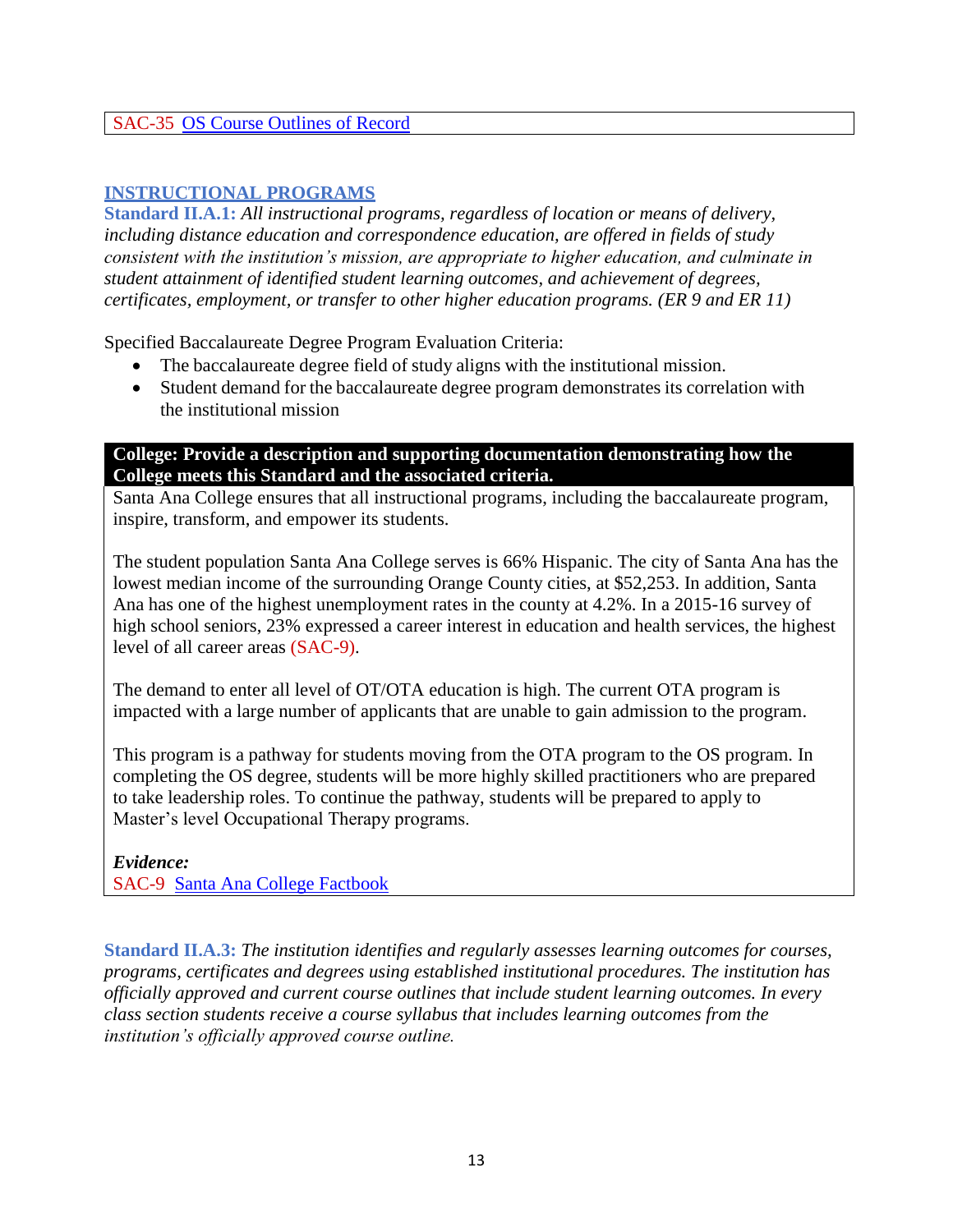Specified Baccalaureate Degree Program Evaluation Criteria:

 Learning outcomes for baccalaureate courses, programs, and degrees are identified and assessed consistent with institutional processes.

#### **College: Provide a description and supporting documentation demonstrating how the College meets this Standard and the associated criteria.**

As mentioned in Standard I.A.2, the College conducts regular assessment of the program to support ongoing and systemic efforts centered on student learning and achievement. Individual instructors assess student learning outcomes every semester, and the program assesses its student learning outcomes annually through the program review process (SAC- 15).

The College has officially approved current course outlines of record for each course in the baccalaureate program. All course outlines of record identify specific student learning outcomes (SAC-36). Also, all course syllabi in the baccalaureate program display student learning outcomes, various assessment methods, and grading policies (SAC-20).

*Evidence:*

SAC-15 [Teaching and Learning Committee \(TLC\)](https://sac.edu/committees/TLC/Pages/default.aspx) SAC-20 [Sample Course Syllabus](https://www.sac.edu/AcademicProgs/HST/OTA/os/Documents/Accreditation/ACCJC/OS%20304%20Syllabus%202017.pdf) with SLOs SAC-36 [Sample Course Outline of Record](https://www.sac.edu/AcademicProgs/HST/OTA/os/Documents/Accreditation/ACCJC/Course%20Outline%20of%20Record.pdf)

**Standard II.A.5:** *The institution's degrees and programs follow practices common to American higher education, including appropriate length, breadth, depth, rigor, course sequencing, time to completion, and synthesis of learning. The institution ensures that minimum degree requirements are 60 semester credits or equivalent at the associate level, and 120 credits or equivalent at the baccalaureate level. (ER 12)*

Specified Baccalaureate Degree Program Evaluation Criteria:

- A Minimum of 40 semester credits or equivalent of total upper division coursework including the major and general education is required.
- The academic credit awarded for upper division courses within baccalaureate programs is clearly distinguished from that of lower division courses.
- The instructional level and curriculum of the upper division courses in the baccalaureate degree are comparable to those commonly accepted among like degrees in higher education and reflect the higher levels of knowledge and intellectual inquiry expected at the baccalaureate level.
- Student expectations, including learning outcomes, assignments and examinations of the upper division courses demonstrate the rigor commonly accepted among like degrees in higher education.
- The program length and delivery mode of instruction are appropriate for the expected level of rigor.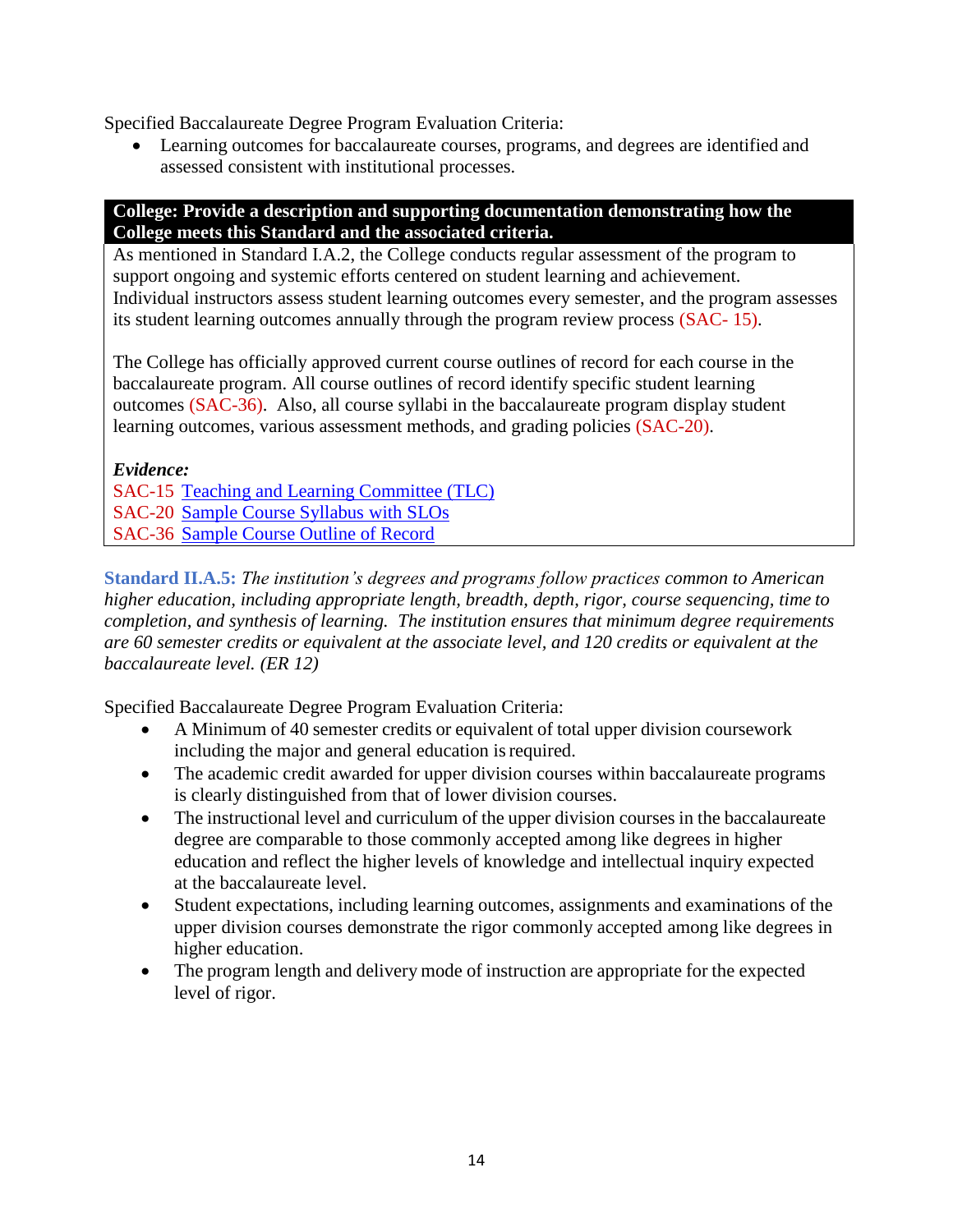The baccalaureate program consists of 40 semester units of upper division coursework with 30 of those units specific to the major and 10 units of general education. Students graduating from the baccalaureate will complete the CSU-Breadth pattern of general education. Upper division courses will be clearly marked on the students' transcripts (SAC-37, SAC-38).

As mentioned in Standard 1.A.2, upper division courses in the baccalaureate program have identified rigorous student learning outcomes consistent with higher levels of knowledge expected with upper division courses. Assignments require a higher level of rigor with advanced problem solving, critical thinking, and clinical reasoning skills (SAC-20). The program requires 124 total units, 40 of which are upper division, consistent with what is required at the baccalaureate level. The program length is two years as the students move through a cohort model with guaranteed enrollment is all required classes. The delivery mode is face-to-face, hybrid, or distance education depending on pedagogical need (SAC-28).

#### *Evidence:*

SAC-20 [Sample Course Syllabus with SLOs](https://www.sac.edu/AcademicProgs/HST/OTA/os/Documents/Accreditation/ACCJC/OS%20304%20Syllabus%202017.pdf) SAC-28 [OS Student Guidebook](https://www.sac.edu/AcademicProgs/HST/OTA/os/Documents/Accreditation/ACCJC/OS%20Guidebook_w%20Contents%20Page_2017-08-11_vw%20w%20Org%20Chart.pdf) SAC-37 [SAC Comprehensive Student Ed Plan B -](https://www.sac.edu/AcademicProgs/HST/OTA/os/Documents/Accreditation/ACCJC/SAC%20Comprehensive%20Student%20Ed%20Plan%20B%20-%202.pdf) 2 SAC-38 [Admissions and Records Documents to Prove Identification of Transcripts](https://www.sac.edu/AcademicProgs/HST/OTA/os/Documents/Accreditation/ACCJC/Admissions%20and%20Records%20Document%20to%20Prove%20Identification%20of%20Transcripts.pdf)

**Standard II.A.6:** *The institution schedules courses in a manner that allows students to complete certificate and degree programs within a period of time consistent with established expectations in higher education. (ER 9)*

Specified Baccalaureate Degree Program Evaluation Criteria:

 Baccalaureate courses are scheduled to ensure that students will complete those programs in a reasonable period of time.

#### **College: Provide a description and supporting documentation demonstrating how the College meets this Standard and the associated criteria.**

Before starting the program all students are required to meet with a designated counselor to have transcripts reviewed to determine completion of all lower division general education and devise an education plan (SAC-34). In addition, in an effort to minimize financial concerns during the program, all students are encouraged to meet with a designated financial aid representative to determine any aid they may be entitled to (SAC-39).

The OS program is using a cohort model for the courses that will ensure congruity of the sequence of courses and a coordinated schedule for all of the classes. Classes are offered in a variety of formats including on campus (traditional face-to-face) and distance mode, both completely online and hybrid. The classes scheduled on campus are being held one evening per week and on Saturdays to accommodate work schedules (SAC-40).

*Evidence:* SAC-34 [Plan B Advising Sheet 17-18 OTA Baccalaureate](https://www.sac.edu/AcademicProgs/HST/OTA/os/Documents/Accreditation/ACCJC/Plan%20B%20Advising%20Sheet%2017-18%20OTA%20Baccalaureate%20Word%20draft%20072017%20(002).pdf)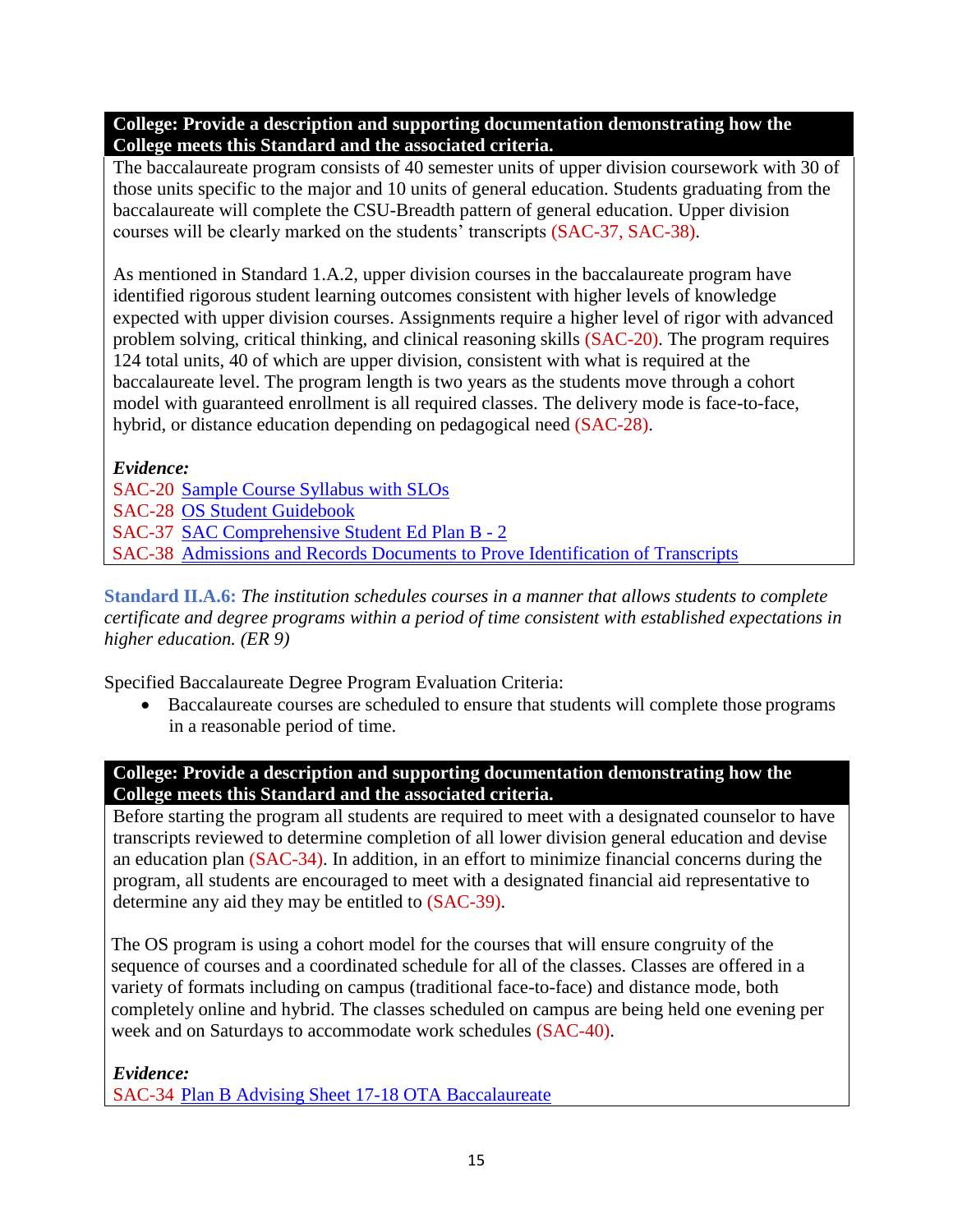SAC-39 [OS Financial Aid Webpage](https://www.sac.edu/StudentServices/FinancialAid/Pages/FA-FOR-BACHELOR) SAC-40 [Summer and Fall 2017 Sample Schedule](https://www.sac.edu/AcademicProgs/HST/OTA/os/Documents/Accreditation/ACCJC/Summer%20and%20Fall%202017%20Sample%20Schedule.pdf)

**Standard II.A.9:** *The institution awards course credit, degrees and certificates based on student attainment of learning outcomes. Units of credit awarded are consistent with institutional policies that reflect generally accepted norms or equivalencies in higher education. If the institution offers courses based on clock hours, it follows Federal standards for clock-to-credit-hour conversions. (ER 10)*

Specified Baccalaureate Degree Program Evaluation Criteria:

 Baccalaureate Degrees and the course credit in those programs are based on student learning outcomes. These outcomes are consistent with generally accepted norms and equivalencies in higher education, especially in relation to upper division courses.

#### **College: Provide a description and supporting documentation demonstrating how the College meets this Standard and the associated criteria.**

Course credit is based on assessment of SLOs in each course in the Bachelor of Science program. The evaluation criteria utilized is consistent with accepted norms and equivalencies in higher education (SAC-36). All upper division courses have explicitly stated SLOs and assessment activities to determine if SLOs have been met so that course credit may be granted (SAC-20).

*Evidence:*

SAC-20 [Sample Course Syllabus with SLOs](https://www.sac.edu/AcademicProgs/HST/OTA/os/Documents/Accreditation/ACCJC/OS%20304%20Syllabus%202017.pdf) SAC-36 [Sample Course Outline of Record](https://www.sac.edu/AcademicProgs/HST/OTA/os/Documents/Accreditation/ACCJC/Course%20Outline%20of%20Record.pdf)

**Standard II.A.10:** *The institution makes available to its students clearly stated transfer-of- credit policies in order to facilitate the mobility of students without penalty. In accepting transfer credits to fulfill degree requirements, the institution certifies that the expected learning outcomes for transferred courses are comparable to the learning outcomes of its own courses. Where patterns of student enrollment between institutions are identified, the institution develops articulation agreements as appropriate to its mission. (ER 10)*

Specified Baccalaureate Degree Program Evaluation Criteria:

• Policies for student transfer into the baccalaureate program ensure that all program requirements are fulfilled, including completion of the minimum required semester units, prerequisites, experiential activities, and general education.

#### **College: Provide a description and supporting documentation demonstrating how the College meets this Standard and the associated criteria.**

The application process includes a mandatory assessment of the student's transcripts by a designated counselor (SAC-37). A screening form has been developed to identify areas of completion and need for general education as well as meeting prerequisites and ensuring adequate units (SAC-34). Students entering the program will have graduated from an accredited OTA program, which includes clinical rotations, to ensure experiential activities. In addition, students will have passed a national certification exam demonstrating foundational OTA concepts and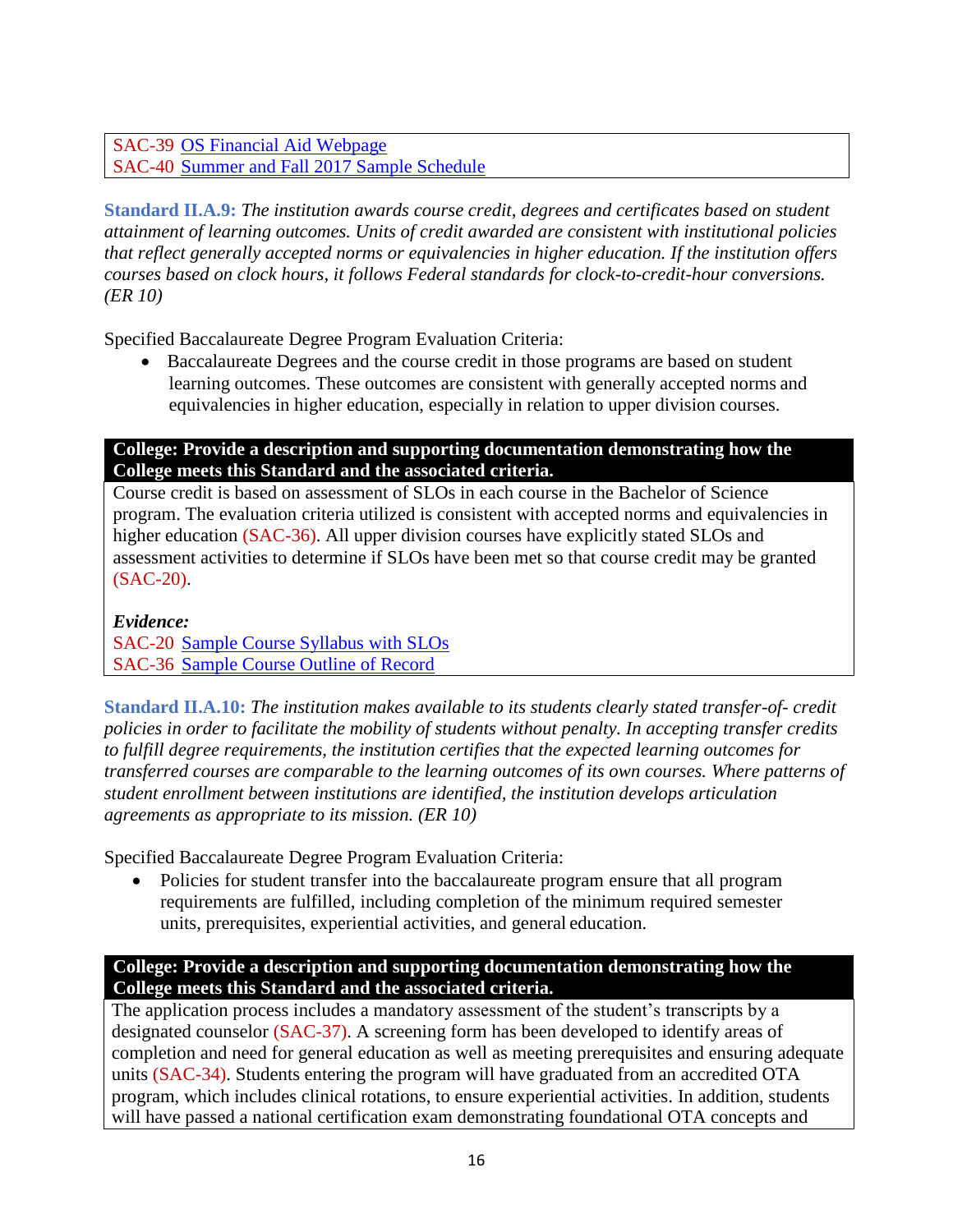have received a license from the California Board of Occupational Therapy (SAC-41).

*Evidence:*

SAC-37 [SAC Comprehensive Student Ed Plan B -](https://www.sac.edu/AcademicProgs/HST/OTA/os/Documents/Accreditation/ACCJC/SAC%20Comprehensive%20Student%20Ed%20Plan%20B%20-%202.pdf) 2

SAC-34 [Plan B Advising Sheet 17-18 OTA Baccalaureate](https://www.sac.edu/AcademicProgs/HST/OTA/os/Documents/Accreditation/ACCJC/Plan%20B%20Advising%20Sheet%2017-18%20OTA%20Baccalaureate%20Word%20draft%20072017%20(002).pdf)

SAC-41 [OS Students License Numbers Fall 2017](https://www.sac.edu/AcademicProgs/HST/OTA/os/Documents/Accreditation/ACCJC/Occupational%20Studies%20Students%20License%20Numbers%20Fall%202017.pdf)

**Standard II.A.11:** *The institution includes in all of its programs, student learning outcomes, appropriate to the program level, in communication competency, information competency, quantitative competency, analytic inquiry skills, ethical reasoning, the ability to engage diverse perspectives, and other program-specific learning outcomes.*

Specified Baccalaureate Degree Program Evaluation Criteria:

 Student learning outcomes in baccalaureate programs are consistent with generally accepted norms in higher education and reflect the higher levels expected at the baccalaureate level.

**College: Provide a description and supporting documentation demonstrating how the College meets this Standard and the associated criteria.**

All courses and programs at Santa Ana College have identified learning outcomes that align with the institutional learning outcomes: Communication Skills; Thinking and Reasoning; Information Management; Diversity; Civic Responsibility; Life Skills; and Careers (SAC-42). Student learning outcomes in the baccalaureate degree courses reflect the higher levels of outcomes required of upper-division coursework (SAC-43). Upper division general education courses include statistics, communication studies, and sociology. Assessment of the student learning outcomes include such activities as statistical analysis, research assignments, and oral presentations (SAC-44).

*Evidence:*

SAC-42 [2017-2018 Catalog Page 4](https://www.sac.edu/AcademicProgs/HST/OTA/os/Documents/Accreditation/ACCJC/2017-2018%20SAC%20Catalog%20Page%204.pdf) SAC-43 [COR Upper-Division General Ed](https://www.sac.edu/AcademicProgs/HST/OTA/os/Documents/Accreditation/ACCJC/COR%20Upper%20Division%20General%20Education.pdf) SAC-44 Course Outlines of Record [for Mathematics and Communication Studies](https://www.sac.edu/AcademicProgs/HST/OTA/os/Documents/Accreditation/ACCJC/Sample%20COR%20for%20Mathematics%20and%20Communication%20Studies.pdf)

**Standard II.A.12:** *The institution requires of all of its degree programs a component of general education based on a carefully considered philosophy for both associate and baccalaureate degrees that is clearly stated in its catalog. The institution, relying on faculty expertise, determines the appropriateness of each course for inclusion in the general education curriculum, based upon student learning outcomes and competencies appropriate to the degree level. The learning outcomes include a student's preparation for and acceptance of responsible participation in civil society, skills for lifelong learning and application of learning, and a broad comprehension of the development of knowledge, practice, and interpretive approaches in the arts and humanities, the sciences, mathematics, and social sciences. (ER 12)*

Specified Baccalaureate Degree Program Evaluation Criteria:

 At least 36 semester units or equivalent of lower and upper division general education is required, including at least 9 semester units or equivalent of upper division general education coursework.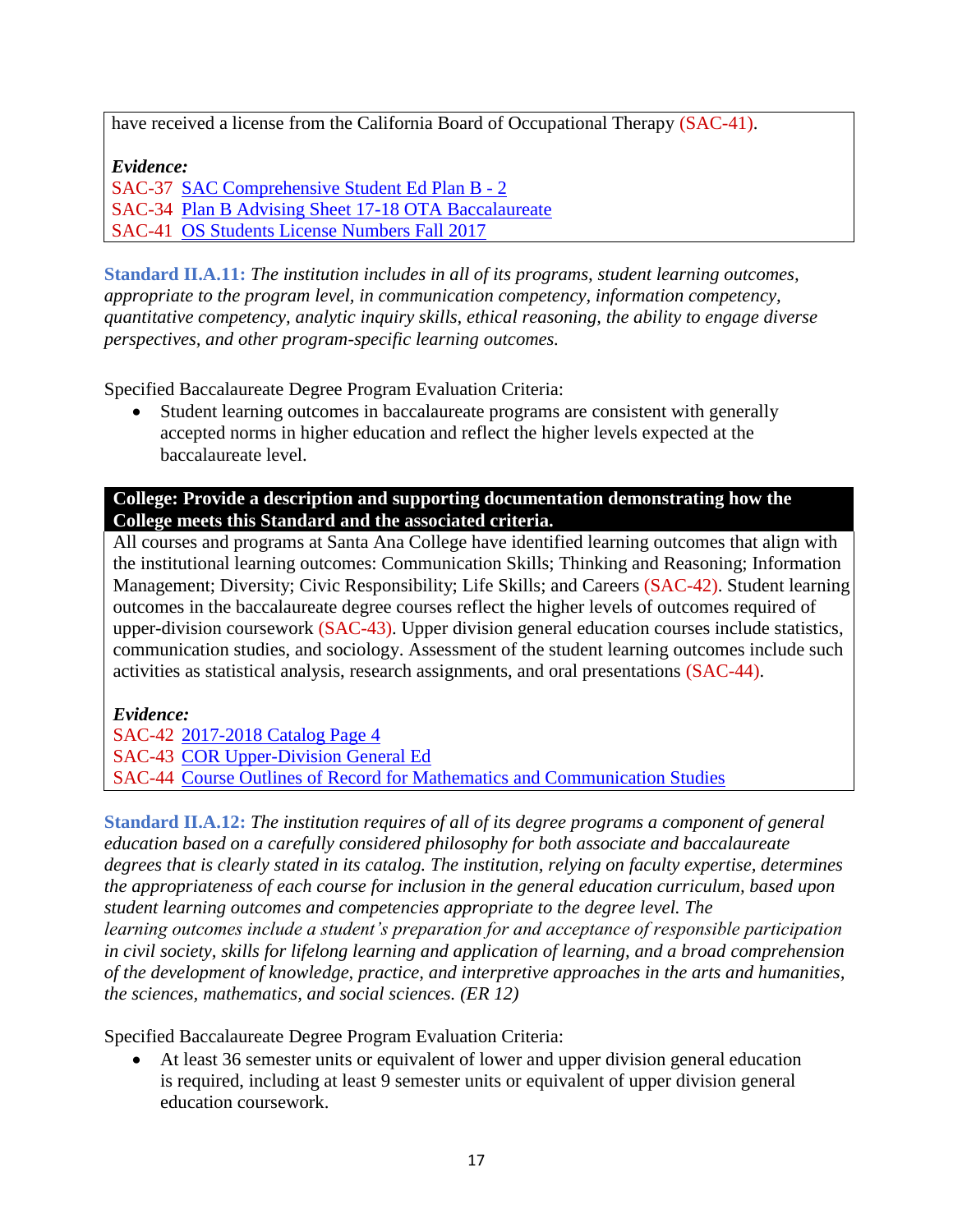- At least 9 semester units or equivalent of upper division general education coursework is required.
- The general education requirements are integrated and distributed to both lower division and upper division courses.

The OTA AS degree followed a local pattern of general education. Additional lower division general education courses were added to the program to meet the IGETC/CSU Breadth requirements. Four additional lower division general education courses include two classes that are upper division prerequisites (statistics and sociology) and two classes that were recommended by the OTA Professional Advisory Committee (physics and ethics). Ten semester units of upper-division general education are included in the program as follows: Quantitative Research Methods for Healthcare Professionals (4), Health Communication (3), and The Sociology of Health, Illness, and Healing (3) (SAC-45).

*Evidence:* SAC-45 [2017-2018 Catalog Page 43](https://www.sac.edu/AcademicProgs/HST/OTA/os/Documents/Accreditation/ACCJC/2017-2018%20SAC%20Catalog%20Page%2043.pdf)

**Standard II.A.13:** *All degree programs include focused study in at least one area of inquiry or in an established interdisciplinary core. The identification of specialized courses in an area of inquiry or interdisciplinary core is based upon student learning outcomes and competencies, and include mastery, at the appropriate degree level, of key theories and practices within the field of stud*y.

Specified Baccalaureate Degree Program Evaluation Criteria:

 The baccalaureate degree programs include a focused study on one area of inquiry or discipline at the baccalaureate level and include key theories and practices appropriate to the baccalaureate degree level.

#### **College: Provide a description and supporting documentation demonstrating how the College meets this Standard and the associated criteria.**

The OS program is focused on the discipline of occupational therapy. The American Occupational Therapy Association (AOTA) has identified six key practice areas for the 21<sup>st</sup> century – Children & Youth, Health & Wellness, Mental Health, Productive Aging, Rehabilitation & Disability, and Work & Industry (SAC-46). Within each practice area, there is a focus on providing evidence-based treatment. The OS program provides an advanced level of clinical education with an in-depth study of occupational therapy theory and principles related to select key practice areas. The OS program also focuses on obtaining, understanding, and using evidence in providing OT treatment in various settings. This includes using clinical analysis and critical reasoning skills. Students also learn about the impact of healthcare policy on the field of OT (SAC-36). Graduates of the OS program are also prepared for career advancement as a COTA including the ability to take leadership positions, e.g. Director of Rehab in a skilled nursing facility. Graduates will also be prepared to take teaching roles in both the clinical setting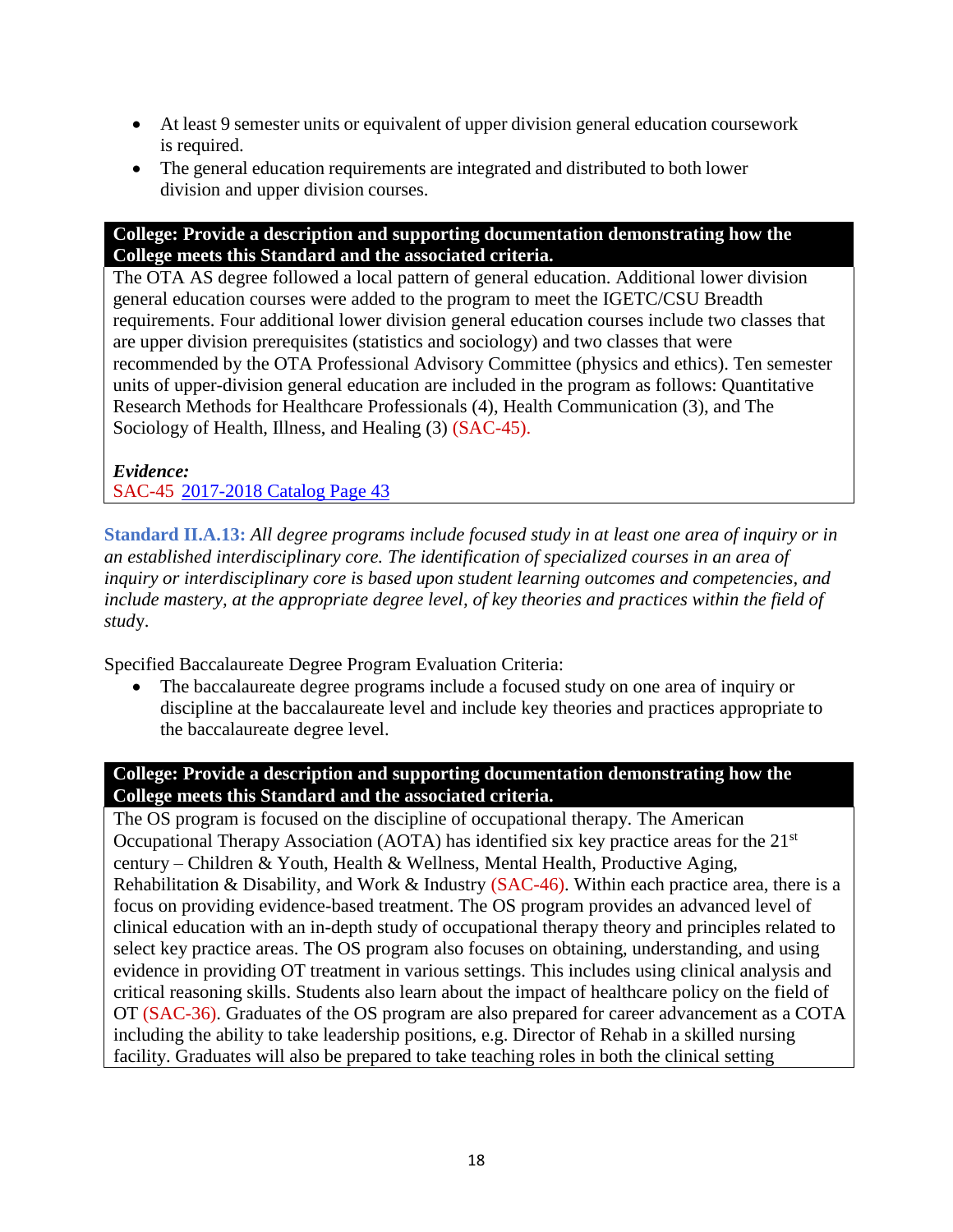and community college OTA programs. Finally, the graduates will be able to apply to Master's OT programs.

*Evidence:* SAC-36 [Sample Course Outline of Record](https://www.sac.edu/AcademicProgs/HST/OTA/os/Documents/Accreditation/ACCJC/Course%20Outline%20of%20Record.pdf) SAC-46 [AOTA Website with Outlined Key Practice Area](https://www.aota.org/Practice.aspx)

**Standard II.A.14:** *Graduates completing career-technical certificates and degrees demonstrate technical and professional competencies that meet employment standards and other applicable standards and preparation for external licensure and certification*

Specified Baccalaureate Degree Program Evaluation Criteria:

 The CTE baccalaureate degree ensures students will be able to meet employment standards and licensure or certification as required in the field of study.

#### **College: Provide a description and supporting documentation demonstrating how the College meets this Standard and the associated criteria.**

Students entering the OS program are graduates of an OTA program and are certified and licensed to practice. With the education provided in the OS program, the students will become more highly skilled practitioners who will be able to understand and apply research to their clinical practice.

The Accreditation Council for Occupational Therapy Education (ACOTE) provides accreditation to all OT/OTA education (SAC-47). For several years ACOTE has been in discussion to move OT education from the Masters to the Doctorate level and OTA education from the Associates to the Bachelor's level. The decisions to do this has vacillated between OTA education being at both the Associates and Bachelor's levels or at the Bachelor's level only. Students graduating from the OS program will have educational preparation equal to those OTAs graduating with Bachelor's degrees(SAC-41).

*Evidence:* SAC-41 [OS Students License Numbers Fall 2017](https://www.sac.edu/AcademicProgs/HST/OTA/os/Documents/Accreditation/ACCJC/Occupational%20Studies%20Students%20License%20Numbers%20Fall%202017.pdf) SAC-47 [ACOTE Standards](https://www.aota.org/Education-Careers/Accreditation/StandardsReview.aspx)

#### **LIBRARY AND LEARNING SUPPORT SERVICES**

**Standard II.B.1:** *The institution supports student learning and achievement by providing library and other learning support services to students and to personnel responsible for student learning and support. These services are sufficient in quantity, currency, depth, and variety to support educational programs, regardless of location or means of delivery, including distance education and correspondence education. Learning support services include, but are not limited to, library collections, tutoring, learning centers, computer laboratories, learning technology, and ongoing instruction for users of library and other learning support services.*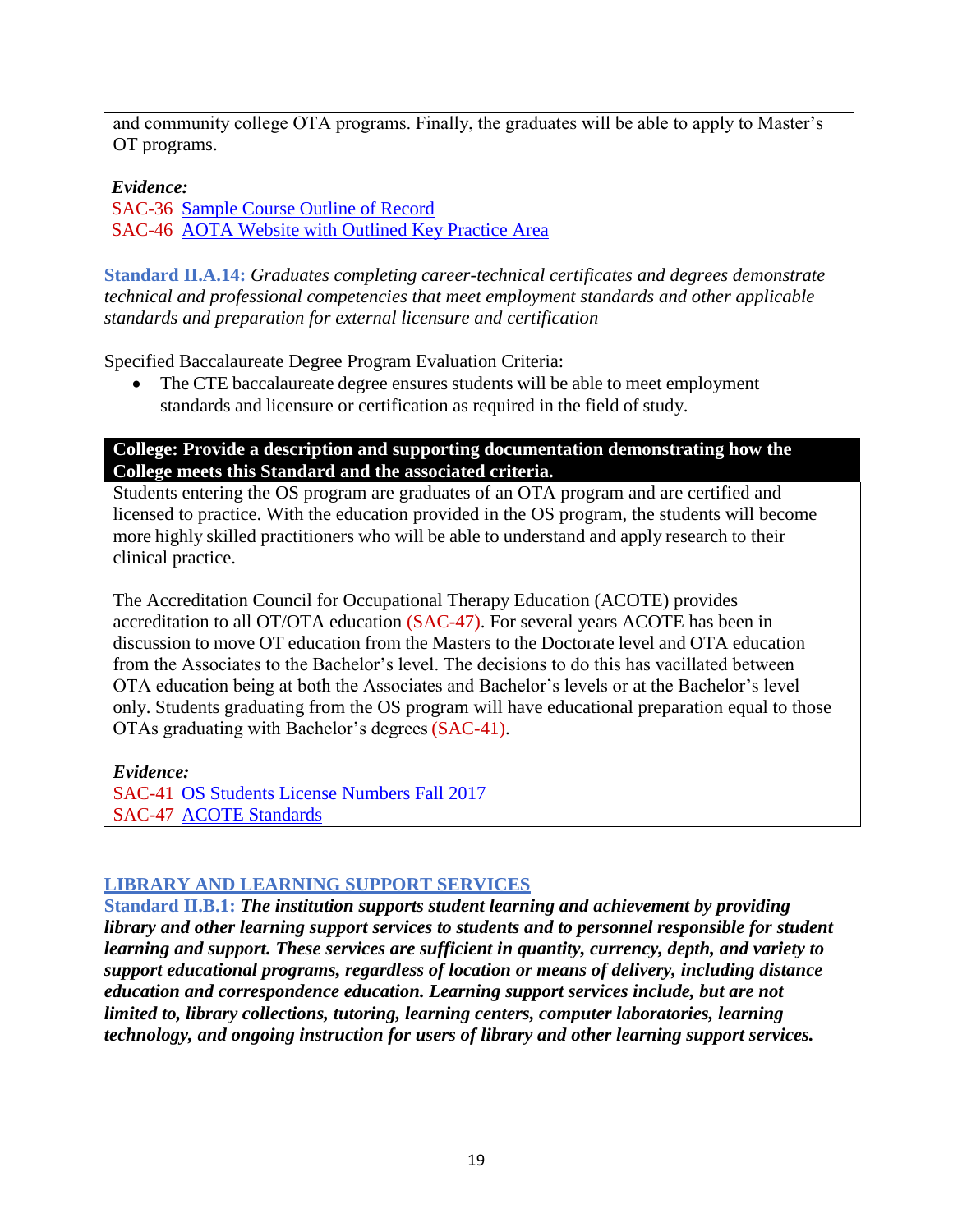Specified Baccalaureate Degree Program Evaluation Criteria:

- Library and learning support services to support the baccalaureate program are sufficient to support the quality, currency, rigor and depth of the baccalaureate degree and reflect the unique needs of this program.
- Resource collections are sufficient in regard to the rigor, currency, and depth expected of baccalaureate programs.

#### **College: Provide a description and supporting documentation demonstrating how the College meets this Standard and the associated criteria.**

Santa Ana College supports learning and achievement through the integration of a variety of learning support services such as Learning Center and Math Center; and embedded supplemental education in some courses (SAC-48, SAC-49).

The designated classroom is equipped with an adapted bathroom; kitchen; therapy mats; hospital bed; wheelchairs; adaptive equipment; and supplies used in a variety of practice areas from pediatrics through geriatrics to teach application of clinical skills (SAC-50).

A designated librarian has been assigned to work with the students entering the OS program. The librarian meets with the cohort of students prior to their starting the OS program to orient them to the library. She is available to conduct small group and individual Assignment-Based Research Consultations (ABRA) and is also available to meet individually with students as needed (SAC-51. The library also hosts OS and OTA discipline-specific and program-related databases (SAC-52).

#### *Evidence:*

SAC-48 [Learning Center](https://www.sac.edu/AcademicProgs/HSS/LearningCenter/Pages/default.aspx) SAC-49 [Math Center](https://www.sac.edu/AcademicProgs/ScienceMathHealth/MathCenter/Pages/default.aspx) SAC-50 [List of OTA Equipment and Assessment Tools](https://www.sac.edu/AcademicProgs/HST/OTA/os/Documents/Accreditation/ACCJC/List%20of%20OTA%20Equipment%20and%20Assessment%20Tools.pdf) SAC-51 [ABRA Registration Flyer and Sign-Up Form—Fall 2017](https://www.sac.edu/AcademicProgs/HST/OTA/os/Documents/Accreditation/ACCJC/ABRA%20Registration%20Flyer%20and%20Form%20--%20Fall%202017.pdf) SAC-52 [SAC OTA Library Databases](https://www.sac.edu/AcademicProgs/HST/OTA/os/Documents/Accreditation/ACCJC/SAC%20OTA%20Library%20Databases%20Fall%202014.pdf)

#### **STUDENT SUPPORT SERVICES**

**Standard II.C.6:** *The institution has adopted and adheres to admission policies consistent with its mission that specify the qualifications of students appropriate for its programs. The institution defines and advises students on clear pathways to complete degrees, certificate and transfer goals. (ER 16)*

Specified Baccalaureate Degree Program Evaluation Criteria:

- The prerequisites and other qualifications for the baccalaureate are appropriately communicated and applied to students.
- The advising of students related to the baccalaureate degree appropriately identifies course sequencing and pathways.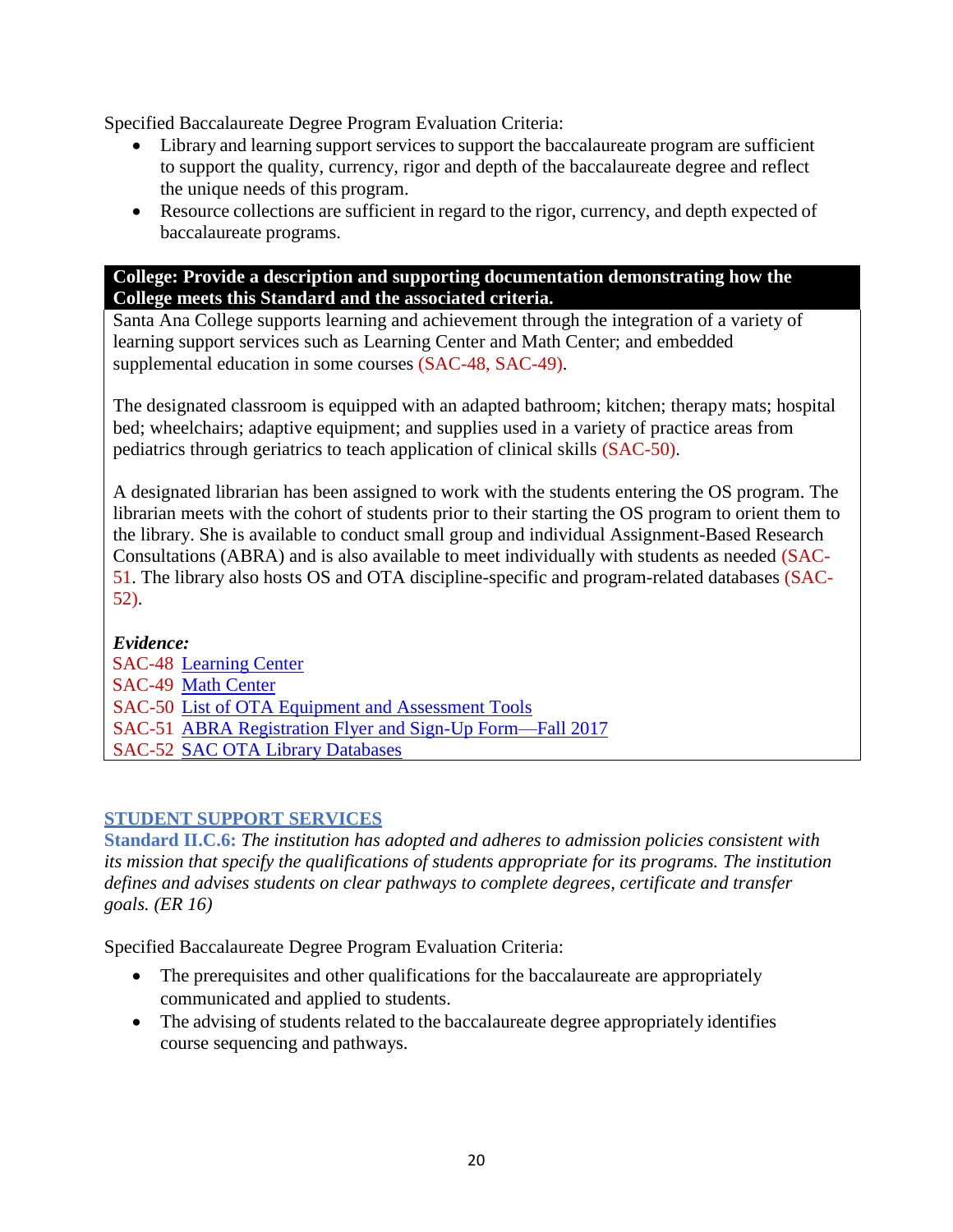Admission criteria has been developed to determine the most qualified applicants for successful completion of the program. This criteria includes the following: overall GPA from the student's OTA program; grades from selected courses; and an in-class writing sample to evaluate writing skills and attitude toward helping others (SAC-31). Students not selected for the program are provided with specific feedback of what they can do to increase their score on the admission criteria. Admission criteria are listed on the OS website (SAC-53).

#### *Evidence:*

SAC-31 [OS Program Webpage](https://www.sac.edu/AcademicProgs/HST/OTA/os/Pages/default.aspx) SAC-53 [OS In-Class Writing Assessment](https://www.sac.edu/AcademicProgs/HST/OTA/os/Documents/Accreditation/ACCJC/OS%20in%20class%20writing%20sample.pdf)

#### **HUMAN RESOURCES**

**Standard III.A.1:** *The institution assures the integrity and quality of its programs and services by employing administrators, faculty and staff who are qualified by appropriate education, training, and experience to provide and support these programs and services. Criteria, qualifications, and procedures for selection of personnel are clearly and publicly stated and address the needs of the institution in serving its student population. Job descriptions are directly related to institutional mission and goals and accurately reflect position duties, responsibilities, and authority.*

Specified Baccalaureate Degree Program Evaluation Criteria:

The job descriptions for faculty members teaching in the baccalaureate degree accurately reflect the duties and responsibilities associated with the position.

**College: Provide a description and supporting documentation demonstrating how the College meets this Standard and the associated criteria.**

The job descriptions for faculty members teaching in the OS baccalaureate degree accurately reflect the duties and responsibilities associated with the position (SAC-54).

*Evidence:* SAC-54 [Job Announcement](https://www.sac.edu/AcademicProgs/HST/OTA/os/Documents/Accreditation/ACCJC/Job%20Announcement%20-%20Assistant%20Professor%20of%20Occupational%20Therapy%20Assistant%20Program.pdf)

**Standard III.A.2:** *Faculty qualifications include knowledge of the subject matter and requisite skills for the service to be performed. Factors of qualification include appropriate degrees, professional experience, discipline expertise, level of assignment, teaching skills, scholarly activities, and potential to contribute to the mission of the institution. Faculty job descriptions include development and review of curriculum as well as assessment of learning. (ER 14)*

Specified Baccalaureate Degree Program Evaluation Criteria:

• The qualifications for faculty teaching upper division courses in the baccalaureate degree include the requirement for a master's degree (or academic credentials at least one level higher than the baccalaureate degree) or doctoral degree, in an appropriate discipline.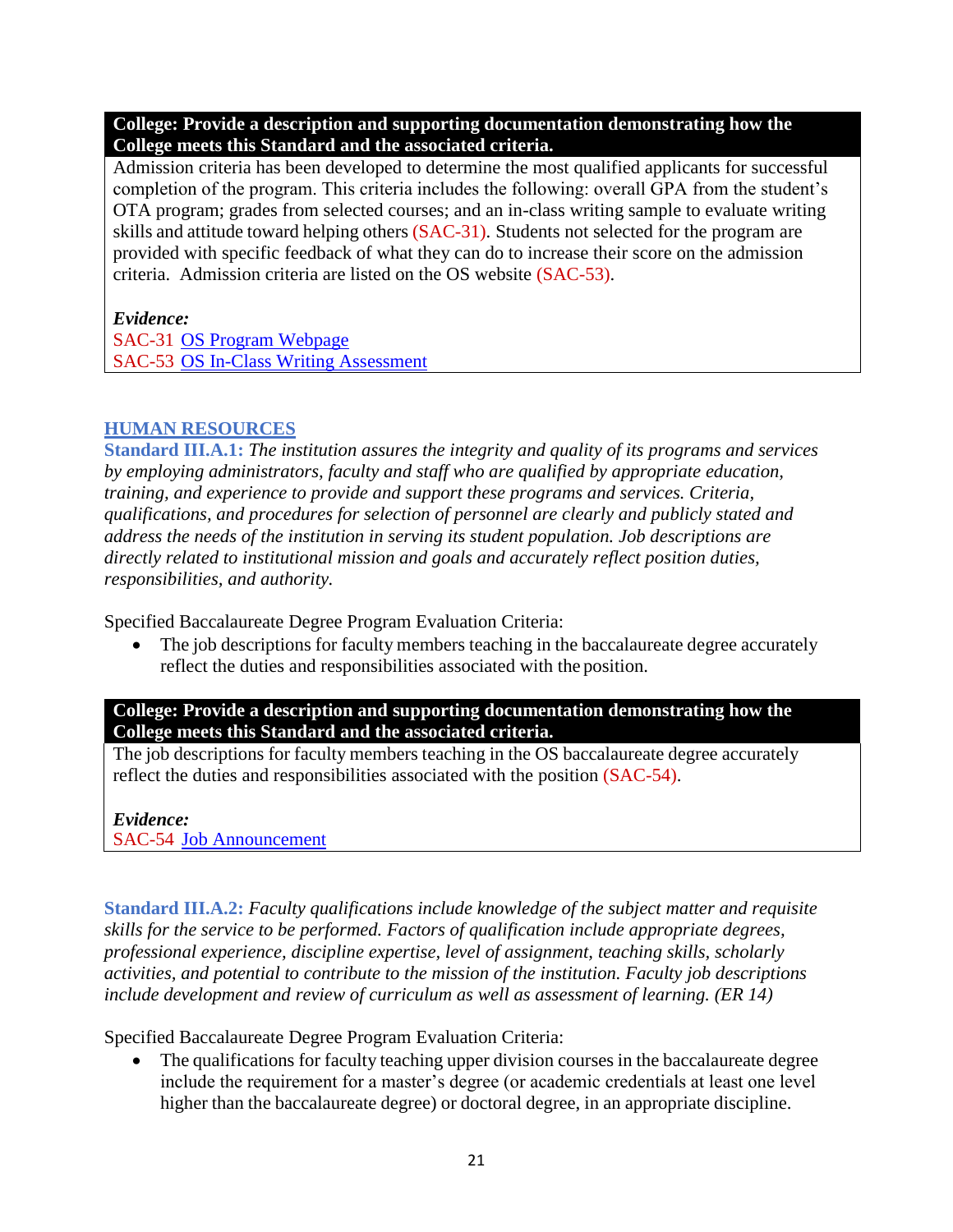- In cases where no Master's degree is available for the field of study, the qualifications for faculty teaching upper division courses in the baccalaureate degree include a bachelor's degree in the discipline, or closely related discipline, and a Master's degree in any discipline and demonstrated industry work experience in the field for a minimum of 6 years and commonly required industry-recognized certification or professional licensure.
- The Commission may require some faculty in non-career technical education baccalaureate programs to have the recognized terminal degree in the field of study.

Faculty teaching of upper division OS courses and general education courses hold a Master's degree. In addition, all faculty teaching OS courses are licensed to practice Occupational Therapy by the California State Board of Occupational Therapy. Current OS faculty all have a minimum of 16 years of industry experience (SAC-55).

#### *Evidence:* SAC-55 OS Faculty [Biographies](https://www.sac.edu/AcademicProgs/HST/OTA/os/Documents/Accreditation/ACCJC/OS%20Faculty%20Biographies.pdf)

**Standard III.A.7:** *The institution maintains a sufficient number of qualified faculty, which*  includes full-time faculty and may include part-time and adjunct faculty, to assure the fulfillment *of faculty responsibilities essential to the quality of educational programs and services to achieve institutional mission and purposes*.

Specified Baccalaureate Degree Program Evaluation Criteria:

There is at least one full-time faculty member assigned to the baccalaureate program.

#### **College: Provide a description and supporting documentation demonstrating how the College meets this Standard and the associated criteria.**

There are 3 full-time faculty in the OTA/OS programs. In addition, there are 3 adjunct faculty assigned to these programs (SAC-56).

There are sufficient qualified faculty for the baccalaureate program.

*Evidence:*

SAC-56 [OS Class Hours-Lecture Hour Equivalent \(LHE\)\\_2017-12-07](https://www.sac.edu/AcademicProgs/HST/OTA/os/Documents/Accreditation/ACCJC/OS%20Class%20Hours-LHE_2017-12-07.pdf)

#### **PHYSICAL RESOURCES**

Standard III.B.3: *To assure the feasibility and effectiveness of physical resources in supporting institutional programs and services, the institution plans and evaluates its facilities and equipment on a regular basis, taking utilization and other relevant data into account.*

Specified Baccalaureate Degree Program Evaluation Criteria:

 The facilities and other physical resources utilized by the baccalaureate program are evaluated for feasibility and effectiveness for the program on a regular basis.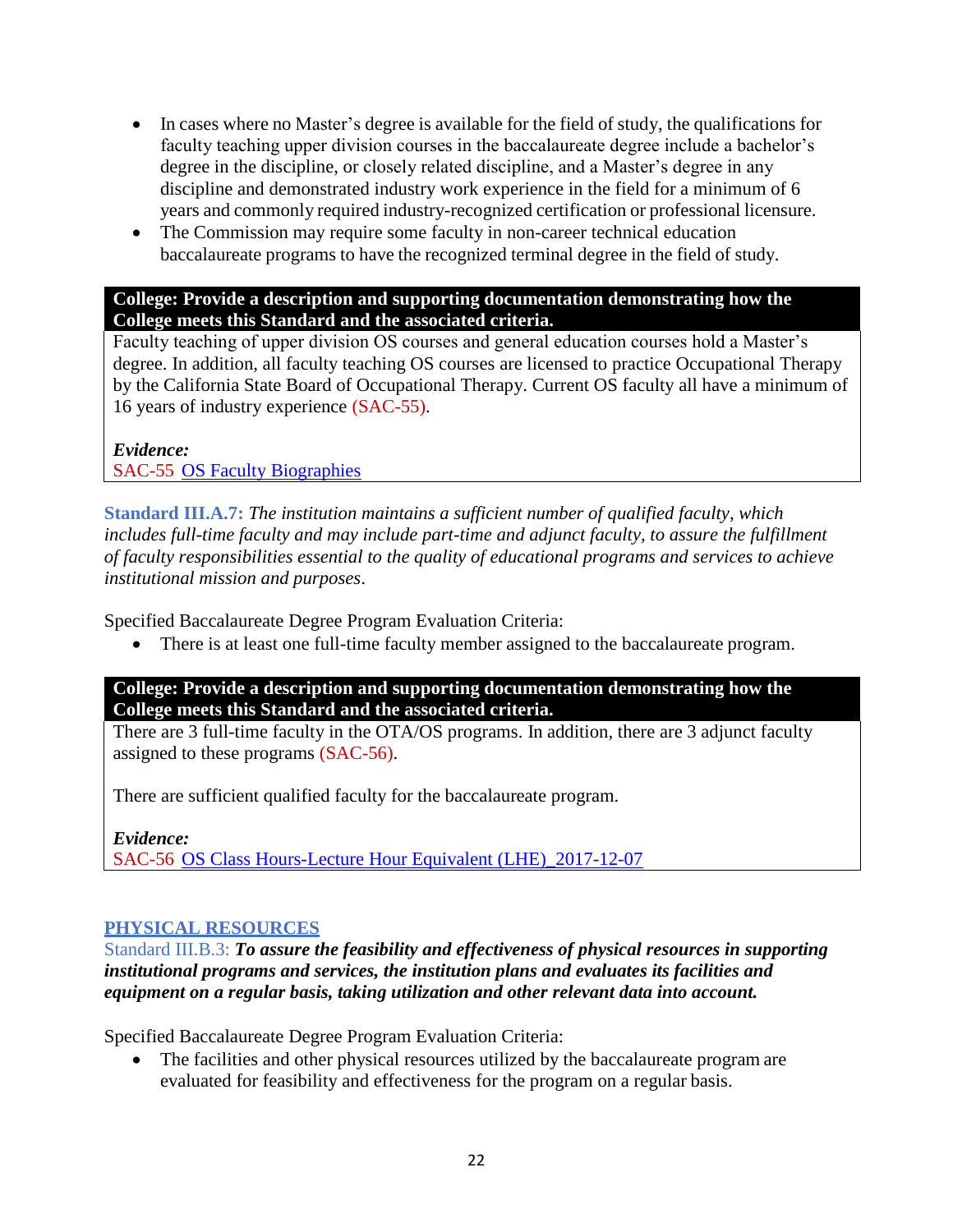The OTA/OS program has a designated classroom with adequate space for lecture and lab activities. The entire classroom was renovated in fall 2016. The lab area includes a kitchen, bathroom, hospital bed and therapeutic mats for simulated OT activities. The classroom lecture and lab areas comprise 1,129 square feet.

SAC annually evaluates the feasibility and effectiveness of the physical resources dedicated to the OTA/OS program through its planning and resource allocation processes as described in the RSCCD Planning Design Manual and the SAC Planning and Budget Manual (SAC-57, SAC-58). Facilities and equipment needs are identified in program review and prioritized in the OTA/OS program's Resource Allocation Request (RAR) (SAC-59). SAC allocates funding and services to assure the feasibility and effectiveness of the facilities and other physical resources supporting the program.

As part of SAC's Facilities Master plan, the college is planning for the long-term feasibility and effectiveness of the OTA/OS program's physical resources through its inclusion as an occupant of a new health sciences building (a.k.a. allied health building) (SAC-11, SAC-60. This new facility will provide the OTA/OS program with double the classroom space: 2,300 square feet. The lecture and lab space can be divided into two separate classrooms and will contain state-of-the-art equipment for student learning and effectiveness. The new health sciences building is slated for completion in 2022.

*Evidence:* SAC-11 [OTA RAR](https://www.sac.edu/AcademicProgs/HST/OTA/os/Documents/Accreditation/ACCJC/OTA_%20RAR%20Form_2018-2019_2017-11-15.pdf) SAC-57 [RSCCD Planning Design Manual](https://www.rsccd.edu/Departments/Human-Resources/POE-Committee/Documents/RSCCD-Planning-Design-Manual%202013.pdf#search=planning%20design%20manual%202017) SAC-58 [SAC Planning and Budget Manual](https://www.sac.edu/AdminServices/Documents/SAC%20Planning%20Budget%20Manual%20FY%2016-17-1.pdf) SAC-59 [Facilities Master Plan](https://www.sac.edu/Accreditation/Documents/Follow%20Up%20Report%20Documents%202015/Facilities%20Master%20Plan%202011.pdf#search=facilities%20master%20plan) SAC-60 [Health Sciences Building Planning Document](https://www.sac.edu/AcademicProgs/HST/OTA/os/Documents/Accreditation/ACCJC/Health%20Sciences%20Building%20Planning%20Document.pdf)

#### **TECHNOLOGY RESOURCES**

**Standard III.C.1:** *Technology services, professional support, facilities, hardware, and software are appropriate and adequate to support the institution's management and operational functions, academic programs, teaching and learning, and support services.*

Specified Baccalaureate Degree Program Evaluation Criteria:

• Technology services, support, facilities, hardware and software utilized by the baccalaureate program are appropriate and adequate for the program.

**College: Provide a description and supporting documentation demonstrating how the College meets this Standard and the associated criteria.**

Technology services, support, facilities, hardware and software utilized by the baccalaureate program are appropriate and adequate for the program. Institutional support is provided by the College and the District to meet all technology needs of the program (SAC-61).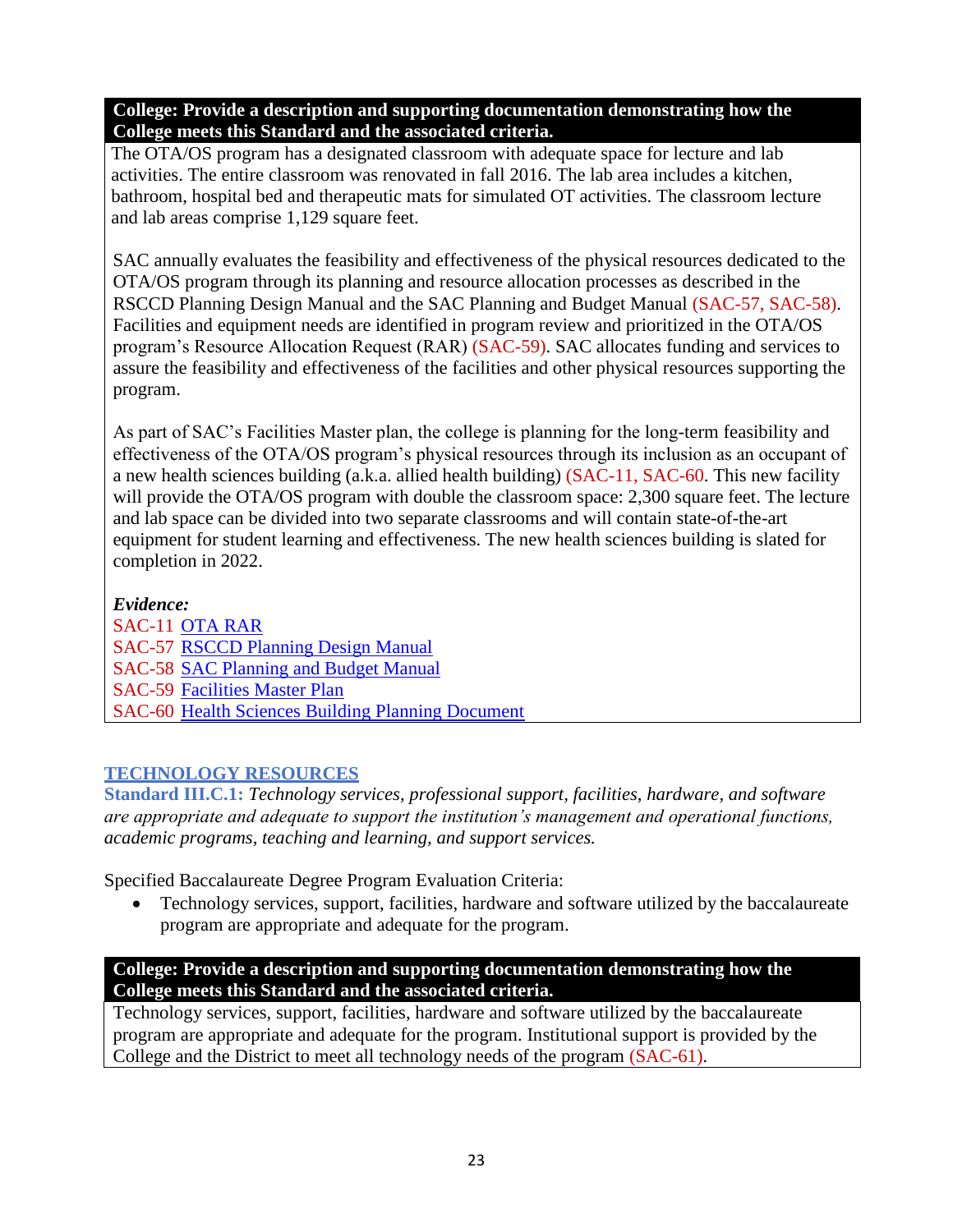The College is in migration with its Learning Management Systems (LMS) from Blackboard to Canvas (SAC-62). The Distance Education office provided faculty training in the use of this new system. Faculty teaching in the OS program have been trained in online instruction. The Distance Education office provides ongoing support for faculty and students using this program.

*Evidence:* SAC-61 [Technology Plan](https://www.sac.edu/committees/IEA/Documents/Collection/pdf/TechPlan_2007-2012.pdf#search=technology%20master%20plan) SAC-62 [Canvas Migration](https://www.sac.edu/AcademicAffairs/DistanceEd/Pages/Canvas-Migration.aspx)

#### **FINANCIAL RESOURCES**

**Standard III.D.1:** *Financial resources are sufficient to support and sustain student learning programs and services and improve institutional effectiveness. The distribution of resources supports the development, maintenance, allocation and reallocation, and enhancement of programs and services. The institution plans and manages its financial affairs with integrity and in a manner that ensures financial stability. (ER 18)*

Specified Baccalaureate Degree Program Evaluation Criteria:

- The financial resources allocated to the baccalaureate program are sufficient to support and sustain program student learning and effectiveness.
- Financial resources allocated to the baccalaureate program ensure the financial stability of the program.

#### **College: Provide a description and supporting documentation demonstrating how the College meets this Standard and the associated criteria.**

The OS program is an extension of SAC's longstanding OTA program. The college provides sufficient financial support to sustain OS program student learning and effectiveness through a resource allocation process designed to ensure the financial stability of the program. Planning drives the resource allocation process. SAC maintains several planning documents including an Education Master Plan, Strategic Plan, Facilities Master Plan, and Technology Plan that inform the process in accordance with RSCCD's Planning Design, a cyclical planning methodology described in the RSCCD Planning Design Manual (SAC-63, SAC-64, SAC-59, SAC-61). This planning methodology utilizes RSCCD and SAC mission statements and goals as guiding principles for the allocation of resources based on program needs identified during the annual review of academic, student services, and administrative programs. The OS program is included in this process. The OS program coordinator is responsible for submitting a Resource Allocation Request (RAR) to the dean of the Human Services & Technology Division for inclusion in the division's annual RAR (SAC-11). This budget process is defined in the SAC Planning & Budget Manual (SAC-58). The RAR process resulted in an OTA/OS program budget that leveraged its General Fund allocation with grant funds provided by the CCCCO to develop and implement the OS program. Faculty and staff are supported by the General Fund and career education grant funding. Grant funds financed the renovation of the OTA/OS lab and the development of upper division curriculum. Moreover, the OS upper division student tuition fees are designated for use by the OS program to ensure the stability and sustainability of the program (SAC-69).

*Evidence:* SAC-11 [OTA RAR](https://www.sac.edu/AcademicProgs/HST/OTA/os/Documents/Accreditation/ACCJC/OTA_%20RAR%20Form_2018-2019_2017-11-15.pdf)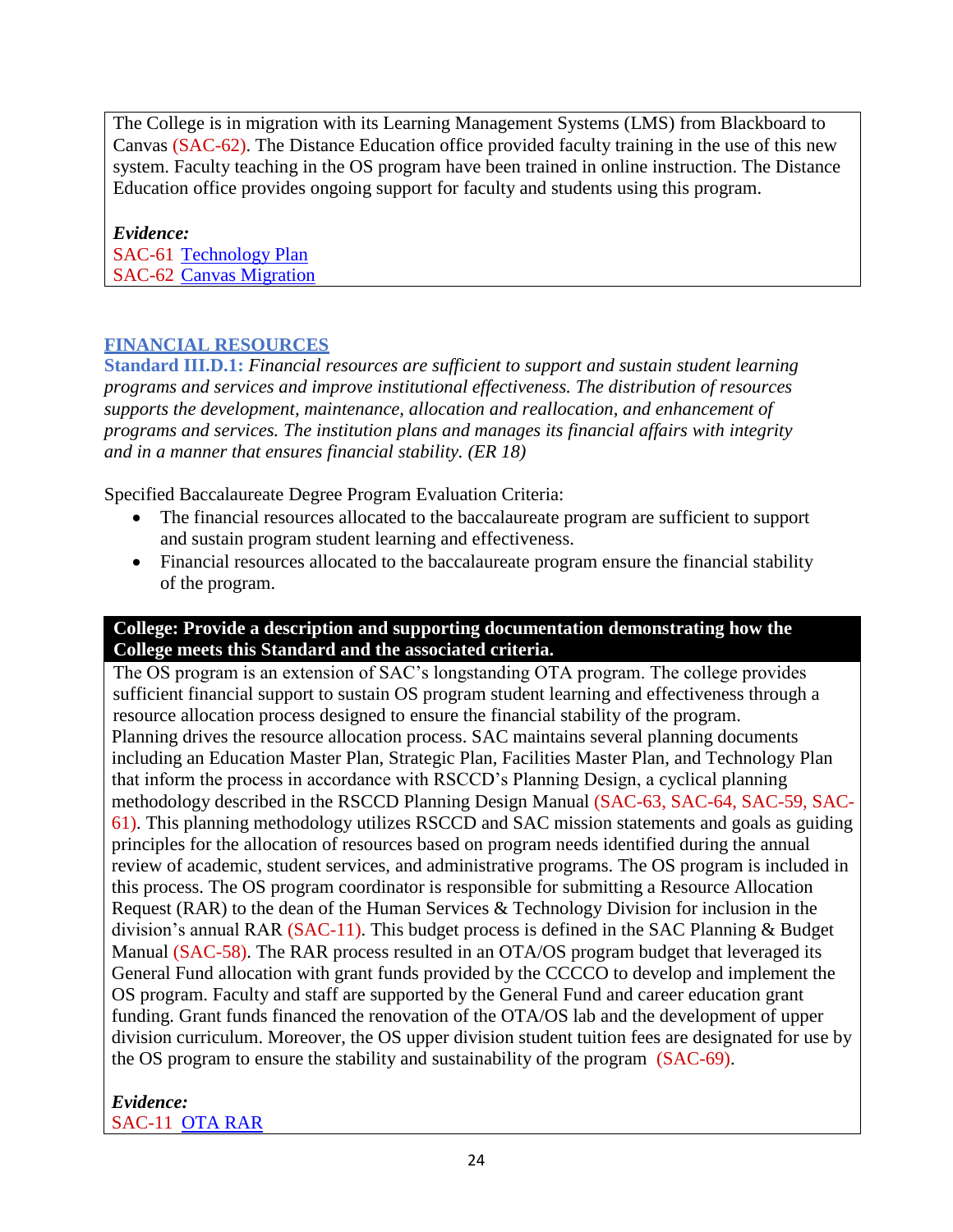SAC-57 [RSCCD Planning Design Manual](https://www.rsccd.edu/Departments/Human-Resources/POE-Committee/Documents/RSCCD-Planning-Design-Manual%202013.pdf#search=planning%20design%20manual%202017) SAC-58 [SAC Planning and Budget Manual](https://www.sac.edu/AdminServices/Documents/SAC%20Planning%20Budget%20Manual%20FY%2016-17-1.pdf) SAC-59 [Facilities Master Plan](https://www.sac.edu/Accreditation/Documents/Follow%20Up%20Report%20Documents%202015/Facilities%20Master%20Plan%202011.pdf#search=facilities%20master%20plan) SAC-63 [Education Master Plan](https://www.sac.edu/committees/IEA/Documents/Collection/SAC_EMP.pdf) SAC-64 [Strategic Plan](https://www.sac.edu/committees/IEA/Documents/Collection/ABStrategicPlan6-03-08.pdf) SAC-61 [Technology Plan](https://www.sac.edu/committees/IEA/Documents/Collection/pdf/TechPlan_2007-2012.pdf#search=technology%20master%20plan) SAC-65 [2016/2017 OTA/OS Budget](https://sac.edu/AcademicProgs/HST/OTA/os/Documents/Accreditation/ACCJC/2016-2017%20OTA-OS%20Budget_2017-12-01.pdf)

#### **DECISION-MAKING ROLES AND PROCESSES**

**Standard IV.A.4:** *Faculty and academic administrators, through policy and procedures, and through well-defined structures, have responsibility for recommendations about curriculum and student learning programs and services.*

Specified Baccalaureate Degree Program Evaluation Criteria:

 The faculty and academic administrators assigned to the baccalaureate program have responsibility for making recommendations to appropriate governance and decisionmaking bodies about the curriculum, student learning programs, and services for the program.

#### **College: Provide a description and supporting documentation demonstrating how the College meets this Standard and the associated criteria.**

Academic administrators and faculty are assigned to work in the baccalaureate collaborate to make recommendations to the appropriate governance and decision-making bodies related to the curriculum and services for the program. The outline of the curriculum was developed by the OTA faculty with input from the OTA Professional Advisory Committee (SAC-66) and standards of practice from the American Occupational Therapy Association (SAC-67). Courses were developed by faculty with discipline knowledge. For each class, the course of record was approved by the Human Services & Technology division and then by the Curriculum and InstructionCouncil (SAC-68). Upper division general education courses were developed by discipline experts in the respective fields and approved by respective division curriculum committees and Curriculum and Instruction Council.

In addition to the curriculum process, the faculty and administrators have worked collaboratively and reported regularly to participatory governance committees such as the Academic Senate (SAC-69) and College Council.

#### *Evidence:*

SAC-66 [OTA Advisory Committee Members](https://www.sac.edu/AcademicProgs/HST/OTA/os/Documents/Accreditation/ACCJC/OTA%20Advisory%20Committee%20Members.pdf) SAC-67 [AOTA Website](https://www.aota.org/) SAC-68 [Curriculum and Instruction Council Webpage](https://www.sac.edu/committees/curriculum/Pages/default.aspx) SAC-69 [Academic Senate Approved Minutes 11-22-16](https://www.sac.edu/AcademicProgs/HST/OTA/os/Documents/Accreditation/ACCJC/AS%20Approved%20Minutes%2011-22-2016.pdf)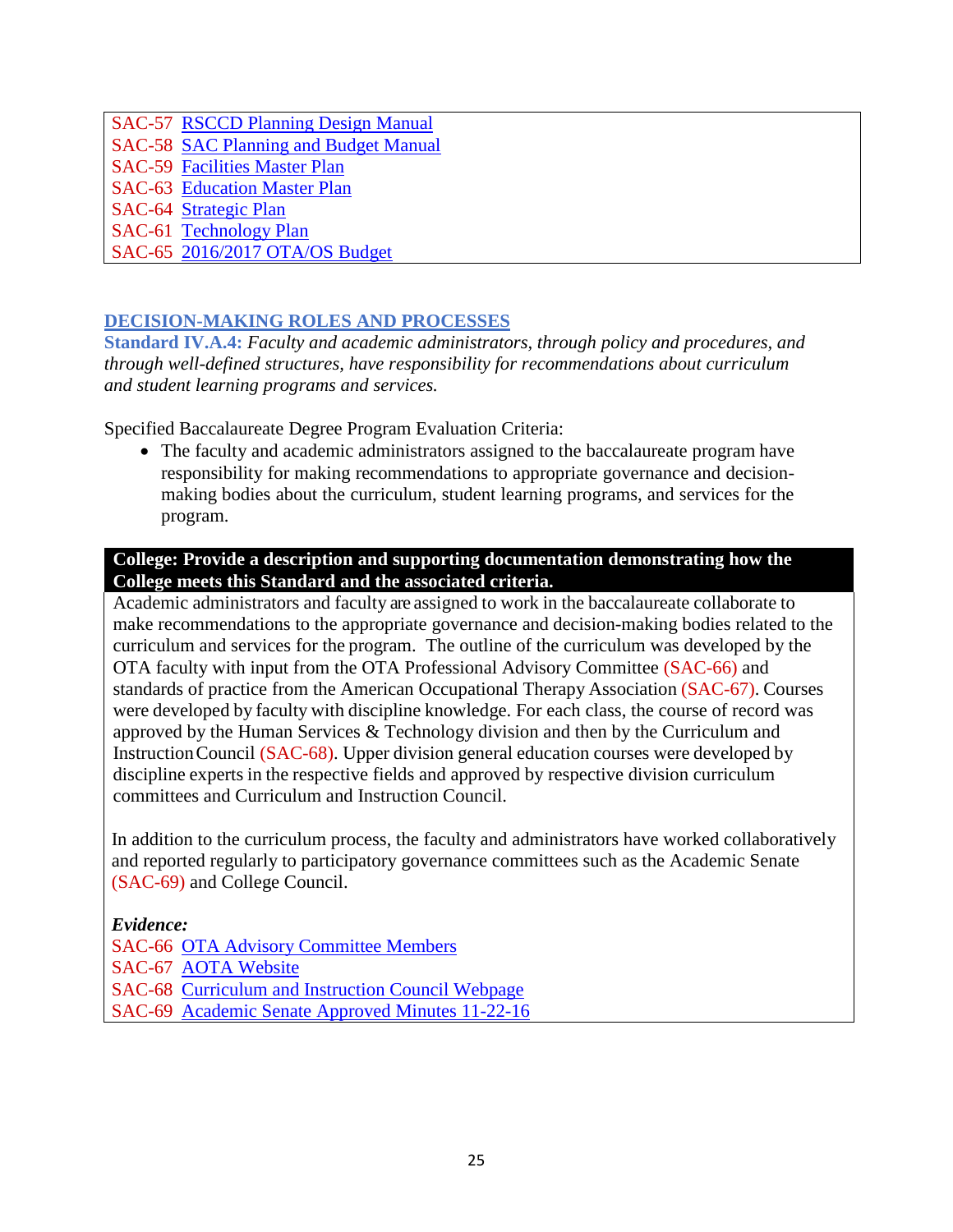#### **Catalog Requirements**

The institution assures that the Catalog provides the following information about the baccalaureate degree program:

- General Information
	- o Course Program and Degree Offerings
	- o Student Learning Outcomes for Programs and Degrees
- Requirements for
	- o Degrees, Certificates, Graduation and Transfer

The above information can be found on page 144 of the Catalog.

#### **Certification of Continued Institutional Compliance with Commission Policies**

In preparing its Institutional Self-Evaluation Report, an institution with one or more ACCJCaccredited baccalaureate degrees must, for the evaluation criteria cited in the Checklist for Evaluating Institutional Compliance with Federal Regulations and Related Commission Policies in the categories identified below, specifically address and provide evidence of its practices as to the baccalaureate degree and how those practices meet the criteria.

#### *Standards and Performance with Respect to Student Achievement*

Santa Ana College has standards for student achievement that include course completion rates, grade distribution, and attainment of degrees and certificates. This information can be found in the [Santa Ana College Factbook.](https://www.sac.edu/AcademicProgs/HST/OTA/os/Documents/Accreditation/ACCJC/Santa%20Ana%20College%20Factbook.pdf)

This is one tool that guides decision-making at the college. The program review process integrates outcomes assessment and achievement data to drive planning and resource allocation decisions.

Course level success and retention rates for the baccalaureate degree will be collected by the Research Department who will provide summaries of this data. In addition, the Research Department will collect and analyze job placement rates for the Baccalaureate Degree Program.

#### *Credits, Program Length, and Tuition*

Santa Ana College conforms to the commonly accepted minimum program length for 60 semester units for the Associates degree and 120 semester units for the Bachelor's degree. Tuition for upperdivision coursework is mandated by Senate Bill 850 at \$130 per unit (\$46 per unit for apportionment and \$84 per unit designated for upper division) for all California Community College Pilot Baccalaureate program.

#### *Transfer Policies*

The college transfer policies are published in the Santa Ana College 2017-18 Catalog, page 35.

#### *Distance Education and Correspondence Education*

Santa Ana College has developed, implemented, and evaluated all courses and programs according to the institution's total educational mission, including those delivered through distance education, in consultation with its faculty, Curriculum and Instruction Council, Academic Senate, and Board of Trustees. The curriculum review process at the College ensures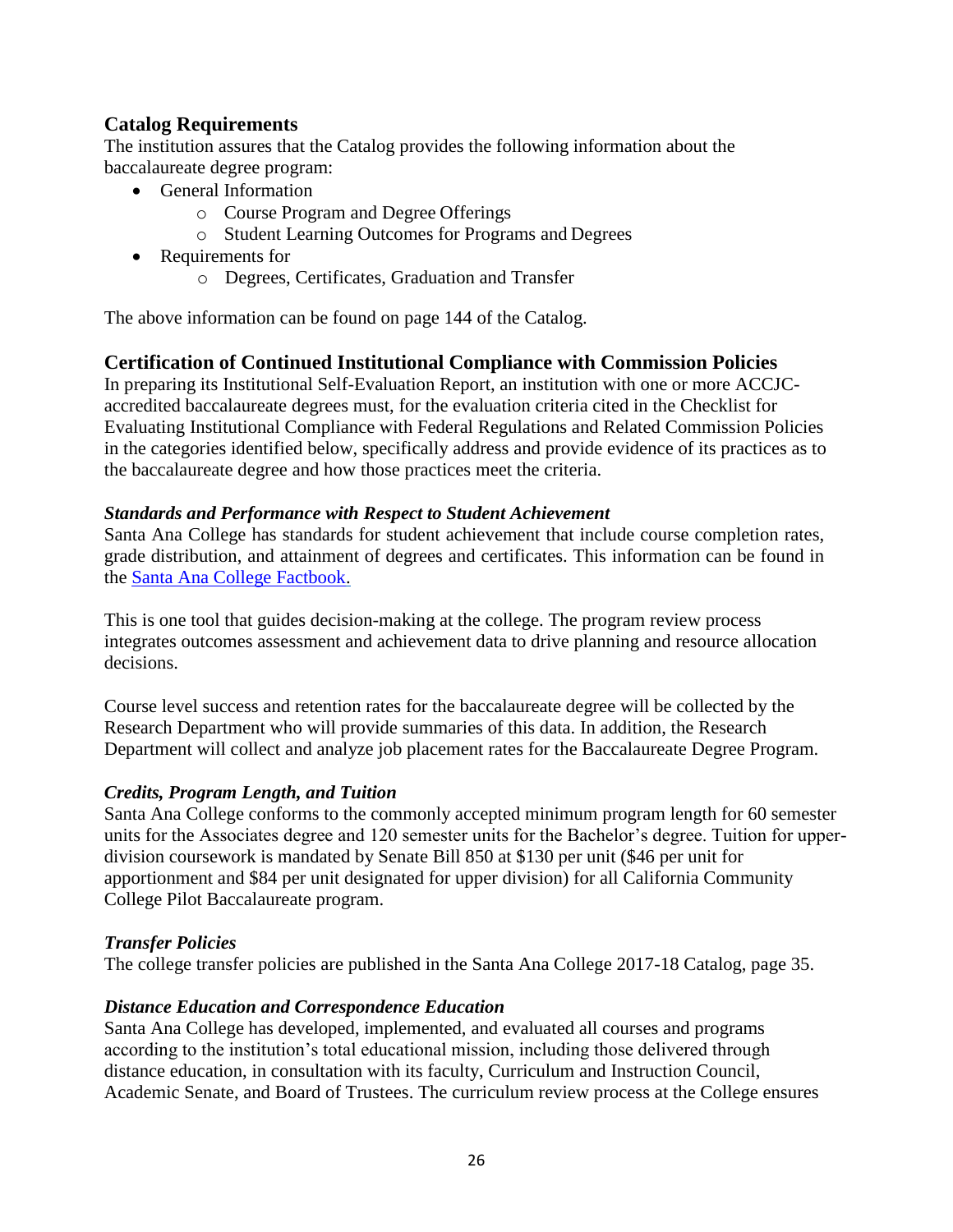that all distance education courses are taught to standards consistent with the official course outline of record and feature regular, effective instructor-initiated student contact (SAC-70, SAC-71, SAC-72). In particular, distance education courses are examined to ensure: (1) methods of evaluation match those in the face-to-face course, (2) accessibility is addressed via Section 508 compliance, and (3) peer and student evaluations are conducted to ensure the quality of online courses is continuously maintained.

The College clearly defines appropriate student learning outcomes for all courses and programs, including those delivered through distance education. It also provides the resources and structure needed to accomplish these outcomes and to demonstrate that its students achieve these outcomes through application of appropriate assessment.

Academic integrity and student authentication are addressed in a number of ways. The Distance Education office makes resources available to faculty on how to promote academic integrity in online classes (SAC-73, SAC-74, SAC-75). Workshops on the topic of promoting academic integrity in the online classroom as well as opportunities for instructors to become online certified are a regular feature of professional development. In accordance with the Higher Education Opportunities Act of 2008, in order to maintain user privacy in the online setting, students must use a unique username and a password of their own creation, hosted by the College, to ensure the same person who participates every time in and completes a course or program receives the appropriate academic credit. All classes offered in an online format utilize the District-selected learning management system (Blackboard), so that the College can ensure integrity of the online classroom, including student grades and usage data. In addition, arrangements for proctored examinations are made with other colleges and universities nationwide to ensure equal access and support for all online students.

In compliance with Federal and State law, Santa Ana College has established procedures governing student records and the control of personally identifiable information. The College adheres to strict confidentiality standards as stated in the Family Educational Rights and Privacy Act (FERPA) and California Education Code. No student records, other than directory information, will be released without written consent by the student, except as authorized by the law (SAC-76). In addition, no directory information will be released regarding any student who has notified the Admissions & Records office in writing that such information should not be released. There is no charge associated with verification of student identity.

Since spring 2013, Santa Ana College has not offered Correspondence Education courses.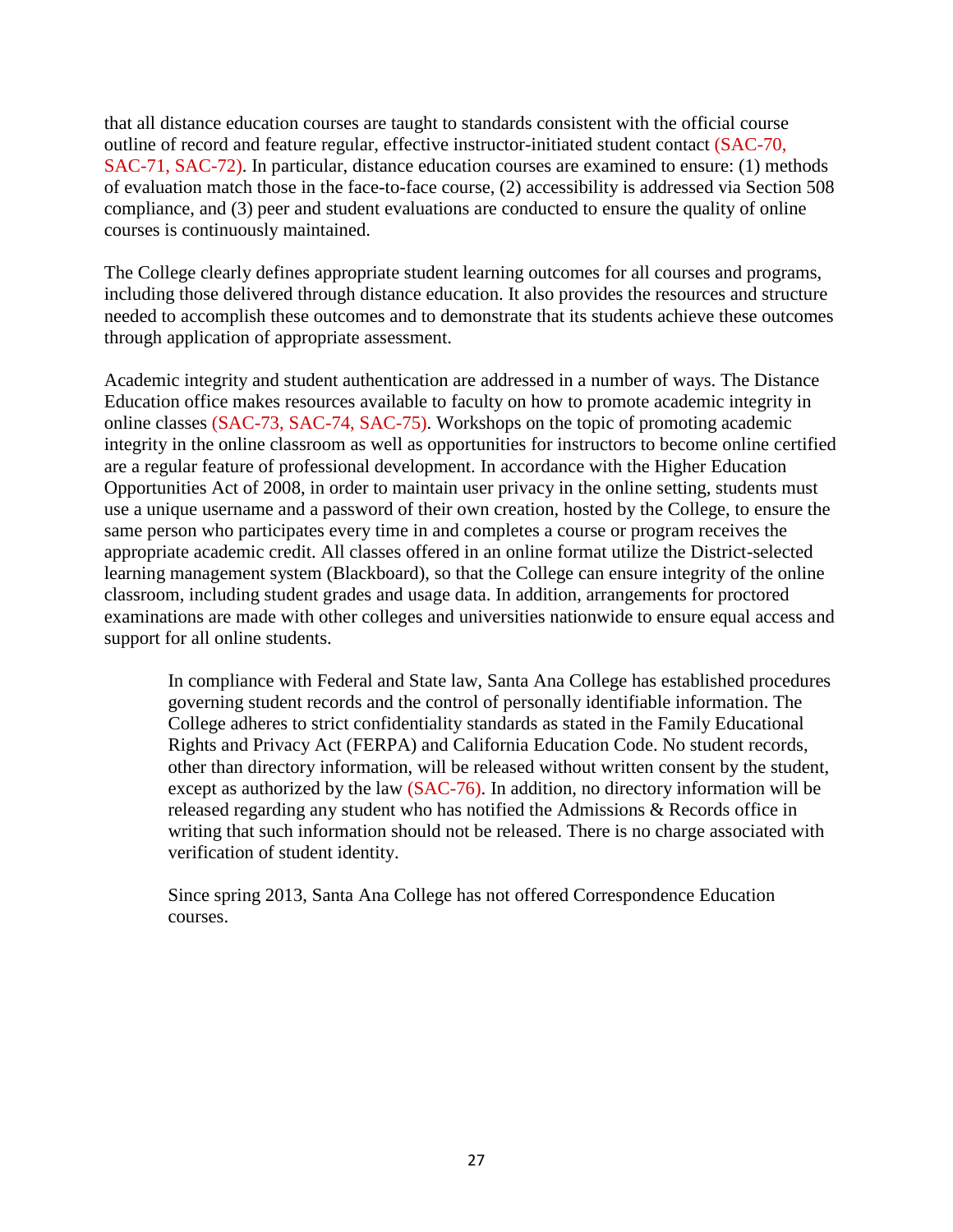*Evidence:* SAC-70 [Santa Ana College Distance Education Handbook](http://www.sac.edu/AcademicAffairs/DistanceEd/Documents/Faculty%20Resources/DEFacultyHandbook2013-approved-5-28-14.pdf) SAC-71 [Curriculum Online Learning Addendum Sample](http://www.sac.edu/AcademicAffairs/DistanceEd/Documents/Faculty%20Resources/OnlineLearningAddendumFormSAMPLE.pdf) SAC-72 [Santa Ana College Regular Effective Contact Policy](http://www.sac.edu/AcademicAffairs/DistanceEd/Documents/Faculty%20Resources/RegularEffectiveContactPolicy(4-8-13).pdf) SAC-73 [Distance Education Beginning-of-Semester Checklist](http://www.sac.edu/AcademicAffairs/DistanceEd/Documents/Faculty%20Resources/BeginningOfSemesterChecklist.pdf) SAC-74 [Distance Education Captioning Guidance](http://www.sac.edu/AcademicAffairs/DistanceEd/Documents/Faculty%20Resources/CaptioningGuidance.pdf) SAC-75 [Online Course Test Proctoring Form](https://www.sac.edu/AcademicProgs/HST/OTA/os/Documents/Accreditation/ACCJC/Online%20Course%20Test%20Proctoring%20Form.pdf) SAC-76 [Board Policy 5040: Student Records, Directory Information, and Privacy](http://www.rsccd.edu/Trustees/Pages/BP-5040.aspx)

Institutional Disclosure and Advertising and Recruitment Materials

#### **Advertising, Publications, Promotional Literature**

Santa Ana College provides clear and accurate information to students and the public in all College publications and through its website. The College utilizes the College Catalog and Schedule of Classes as primary outreach tools available through the College website and certain print formats. The District Public Information Office works with College offices to ensure that content, style, and format are reviewed for accuracy. Required information in the catalog, class schedule, and website is found as shown in Table 6:

| <b>Required Information</b>                           | <b>Catalog</b> | <b>Schedule of</b><br><b>Classes</b> | <b>Website</b> |
|-------------------------------------------------------|----------------|--------------------------------------|----------------|
| <b>Official Name, Address, Phone, Website</b>         | ✓              |                                      | ✓              |
| <b>Mission, Purpose, Objectives, Entrance</b>         |                | ✓                                    |                |
| <b>Information on Programs and Courses</b>            |                | ✓                                    |                |
| Degree, Certificate, and Program<br><b>Completion</b> | ✓              | ✓                                    |                |
| <b>Faculty with Degrees Held</b>                      | $\checkmark$   |                                      | ✓              |
| <b>Facilities Available</b>                           |                | $\checkmark$                         |                |
| <b>Rules and Regulations for Conduct</b>              |                |                                      |                |
| <b>Academic Freedom Policy</b>                        | ✓              |                                      |                |
| <b>Tuition, Fees, Program Costs</b>                   | ✓              | ✓                                    |                |
| <b>Financial Aid Opportunities</b>                    |                | ✓                                    |                |
| <b>Refund Policy and Procedures</b>                   |                | ✓                                    |                |
| <b>Transfer of Credit Policies</b>                    | ✓              | ✓                                    |                |
| <b>Nondiscrimination Policy</b>                       | ✓              | ✓                                    |                |
| <b>Other Locations for Policies</b>                   | ✓              | ✓                                    |                |
| <b>Governing Board</b>                                |                |                                      |                |
| <b>Accreditation Status</b>                           |                |                                      |                |

Table 6. Required Institutional Advertising in Catalog, Schedule of Classes and Website

The College catalog, website, and other official institutional publications describe career opportunities as well as clear and accurate information on national and/or state legal requirements for licensure eligibility and entry into an occupation or profession for which education and training are offered. The College also publishes occupational programs with licensure information as well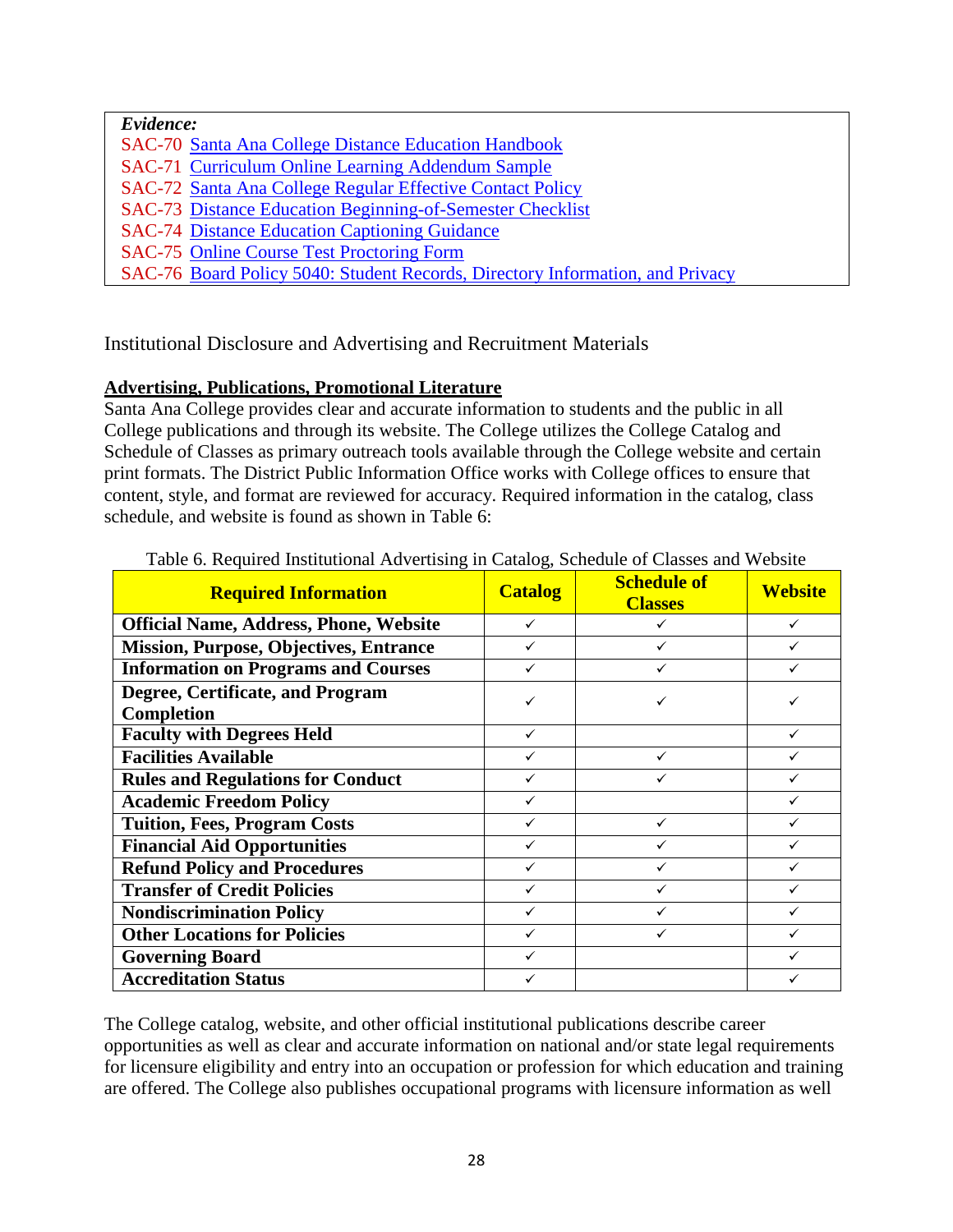as state certification requirements and external accreditation information. Gainful employment information is also included for occupational program

#### **Student Recruitment for Admissions**

The College complies with all legal and regulatory practices relating to recruitment and admissions. In addition to word-of-mouth tactics to recruit students for the fall 2017 cohort, a flyer was produced and distributed prior to the spring 2017 application deadline. This flyer was distributed via email to a network of contacts in the occupational therapy field, including hospitals and higher education institutions with an associate's degree program in OTA.

To recruit for the second cohort of students (fall 2018), the SAC bachelor's degree webpages [\(www.sac.edu/OS\)](http://www.sac.edu/OS) are being redesigned to better serve potential applicants. A visual hierarchy, including easier navigation, and clearer step-by-step process of how to apply, will be included in this redesign.

In addition, a short video was produced to highlight the field of occupational therapy and the bachelor's degree in occupational studies at SAC. This video [\(https://www.youtube.com/watch?v=fOgBcx30CXY\)](https://www.youtube.com/watch?v=fOgBcx30CXY) is accessible on the College's YouTube channel, and will be used during outreach events, on social media, and on the bachelor's degree website. The video serves two purposes: 1) to educate the general public about the field of occupational therapy and attract students to the associate's degree program, creating a pipeline to the bachelor's degree, and 2) inform the public and COTAs that SAC now has a bachelor's degree program.

A paid Facebook social media campaign will launch mid-November 2017 and run through January 2018, to advertise the application period for the fall 2018 cohort. Posts are targeted by zip codes, income, keywords, and age. A second campaign will occur in early spring 2018 utilizing boosted posts on Facebook and Instagram.

Though collateral materials were discussed early on, it was decided not to pursue and to use funds in other key areas for advertising since OTA/Occupational Studies outreach in-person outreach was limited due to staffing. However, after further discussion it was decided that printed collateral materials are still valuable for our College Outreach teams to have on hand when meeting with the community and potential students. Flyers, brochures, posters, and postcards are all in the development stages.

A photoshoot was also discussed to highlight the Occupational Studies program, but it was decided to use current photos for now, and plan for a photoshoot in the future.

A breakdown of the expenditures of the one-time \$15,000 marketing funds is below: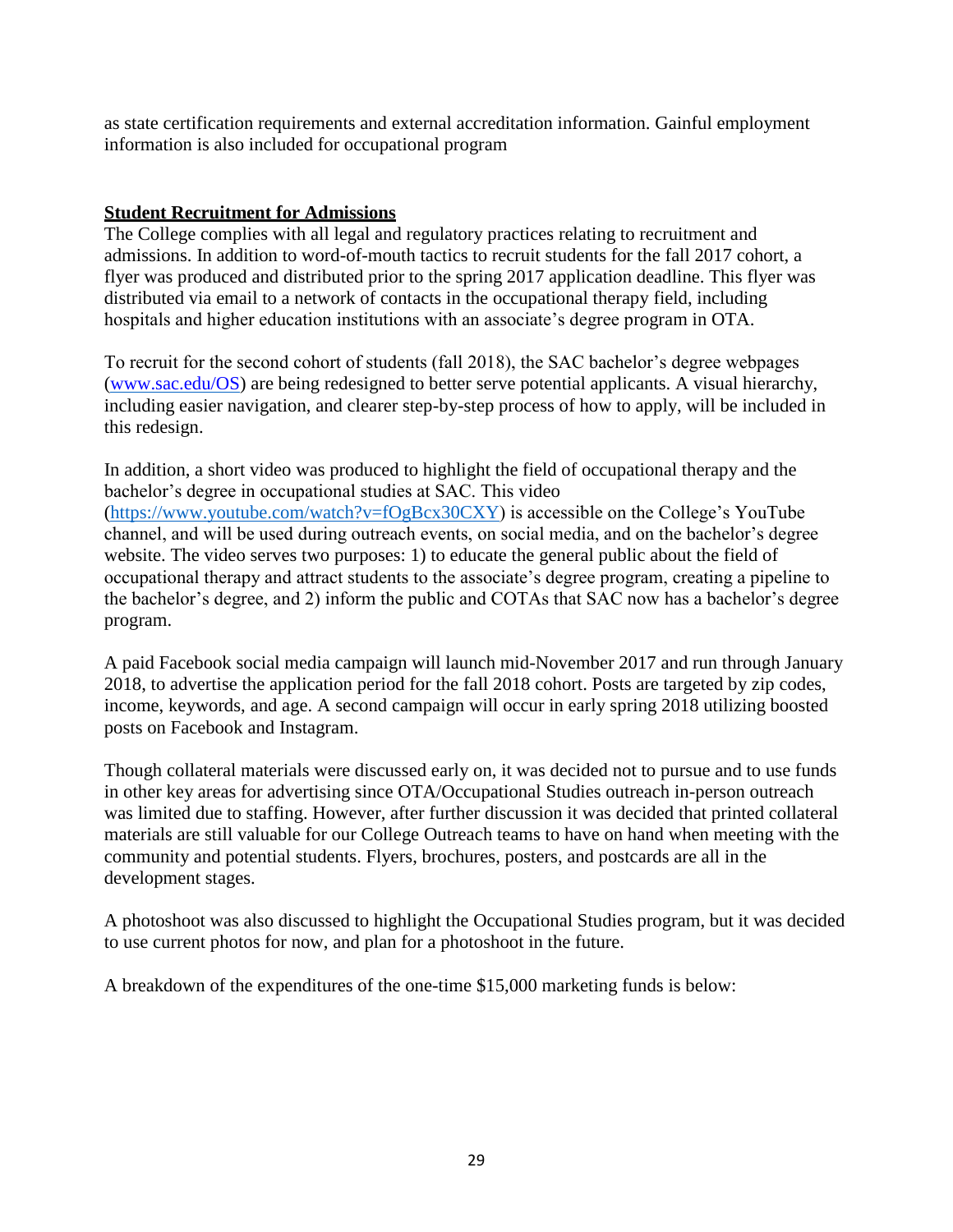|                               | Debit      | <b>Balance</b>          |
|-------------------------------|------------|-------------------------|
|                               |            | \$15,000.00             |
| Video                         | \$3,000.00 | \$12,000.00             |
| <b>Publications:</b>          | \$505.00   | \$11,495.00             |
| flyer<br>$\bullet$            |            |                         |
| brochure                      |            |                         |
| posters                       |            |                         |
| postcard                      |            |                         |
| OS webpages                   | \$9,000.00 | \$2,495.00              |
|                               |            |                         |
| Tablecloth and pull up banner | \$662.66   | \$1,832.34              |
| for future outreach events    |            |                         |
|                               |            |                         |
| Photoshoot                    | n/a        | n/a                     |
| Photos not yet<br>$\bullet$   |            |                         |
| scheduled                     |            |                         |
|                               |            |                         |
| Online/social media           |            | \$2,500                 |
| advertising                   |            |                         |
| Nov 2017-Jan 2018             |            |                         |
|                               |            |                         |
| <b>Balance:</b>               |            | $-$ \$667.66            |
|                               |            | (College Public Affairs |
|                               |            | Office has covered the  |
|                               |            | difference)             |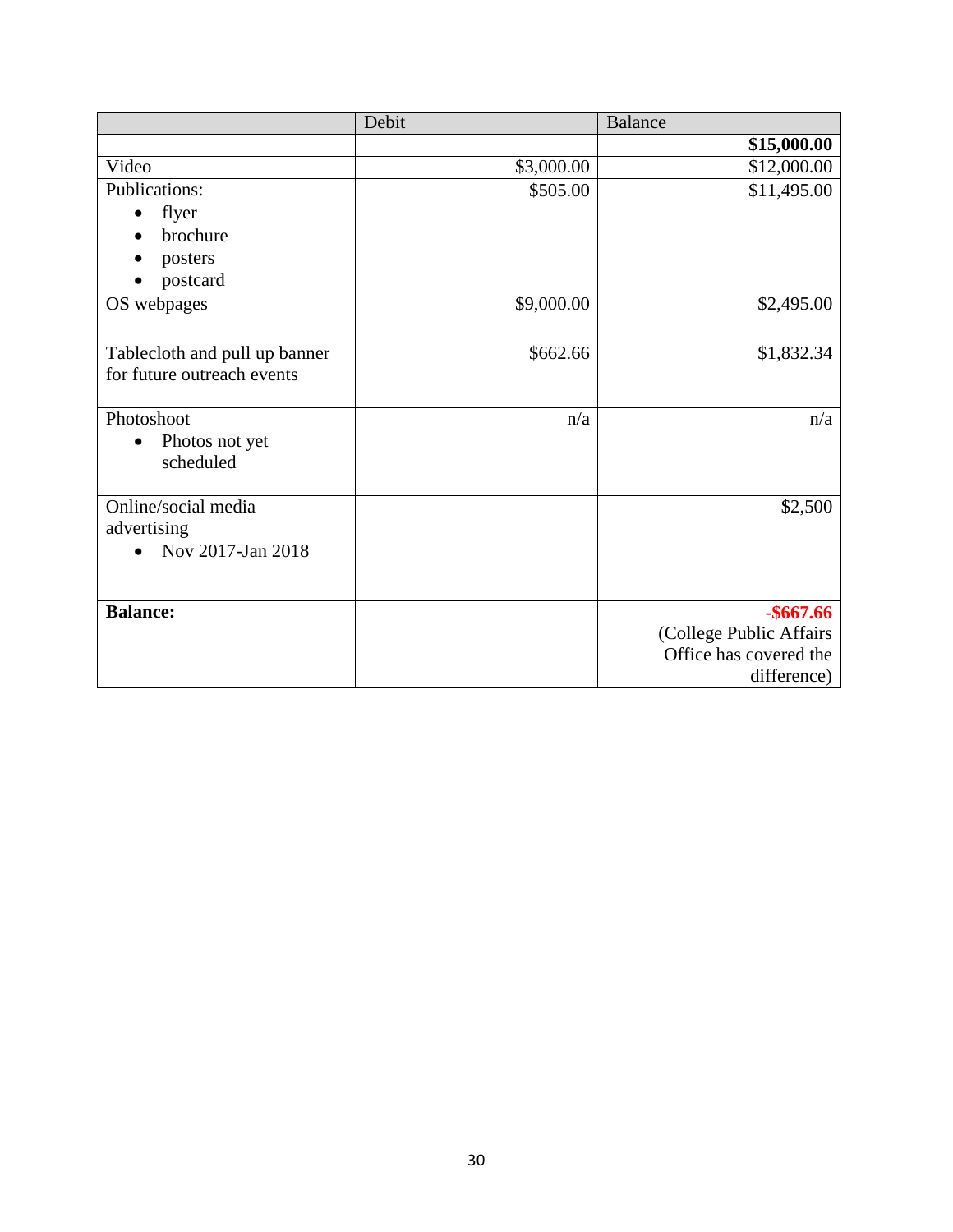# **Evidentiary Documents**

- SAC-1 [Authorization to Offer a Degree](http://www.sac.edu/CatalogAndSchedule/Documents/2016-2017/Catalog_16-17_07-13-2016.pdf)
- SAC-2 [ACCJC Substantive Change Actions](https://www.sac.edu/Accreditation/2014SelfEval/ACCJC%20Reports%20%20Correspondence/ACCJC_Substantive_Change_Actions_on_Institutions_May_2015.pdf)
- SAC-3 [Substantive Change Proposal](https://www.sac.edu/AcademicProgs/HST/OTA/os/Documents/Accreditation/ACCJC/Substantive%20Change%20Proposal-BS%20Pilot%20Occupational%20Studies%20FINAL.pdf)
- SAC-4 [Baccalaureate Degree Approval Letter](https://www.sac.edu/AcademicProgs/HST/OTA/os/Documents/Accreditation/ACCJC/CCCO%20Approval%20letter.pdf)
- SAC-5 [SAC College Council Minutes 05-31-17](https://www.sac.edu/President/collegecouncil/Documents/2017/05%2031%2017%20(Approved).pdf)
- SAC-6 [Board Of Trustees Approval of SAC Revised Mission Statement 07-17-17](https://www.sac.edu/AcademicProgs/HST/OTA/os/Documents/Accreditation/ACCJC/BOT%20Approval%20of%20SAC%20Revised%20Mission%20Statement_2017-07-17.pdf)
- SAC-7 [RSCCD Office of Research](https://rsccd.edu/Departments/Research/Pages/Reports-Directory.aspx)
- SAC-8 [Santa Ana College Research Office](http://www.sac.edu/research/Pages/default.aspx)
- SAC-9 [Santa Ana College Factbook](https://www.sac.edu/AcademicProgs/HST/OTA/os/Documents/Accreditation/ACCJC/Santa%20Ana%20College%20Factbook.pdf)
- SAC-10 [Santa Ana College Research Dashboards](https://www.sac.edu/research/Pages/Tableau-Research-Pages.aspx)
- SAC-11 [OTA RAR](https://www.sac.edu/AcademicProgs/HST/OTA/os/Documents/Accreditation/ACCJC/OTA_%20RAR%20Form_2018-2019_2017-11-15.pdf)
- SAC-12 [Institutional Learning Outcomes](https://www.sac.edu/Program_Review/Documents/Institutional_%20Learning_Outcomes_How_To_from_TLC%2009-15-14.pdf)
- SAC-13 [Research Department](https://www.sac.edu/AcademicAffairs/InstitutionalResearch/Pages/Reports-Directory.aspx)
- SAC-14 [SAC Strategic Plan](https://www.sac.edu/AcademicAffairs/IEA_Office/Documents/2014-2016%20Strategic%20Plan%20Update_approved9102014.pdf)
- SAC-15 [Teaching and Learning Committee \(TLC\)](https://sac.edu/committees/TLC/Pages/default.aspx)
- SAC-16 [SAC Academic Program Review](http://www.sac.edu/Program_Review/HST/OTA/Annual%20Planning%20Portfolio%20and%20Quadrennial%2019QT%20Cap/Quadrennial%20Capstone%20%20Report%20OTA%202016.pdf)
- SAC-17 Occupational [Studies PLOs](https://www.sac.edu/AcademicProgs/HST/OTA/os/Documents/Accreditation/ACCJC/Occupational%20Studies%20PLOs.pdf)
- SAC-18 [OS Program Philosophy](https://www.sac.edu/AcademicProgs/HST/OTA/os/Documents/Accreditation/ACCJC/OS%20Program%20Philosophy.pdf)
- SAC-19 [OS Course SLO Assessment Report](https://www.sac.edu/AcademicProgs/HST/OTA/os/Documents/Accreditation/ACCJC/OS%20Course%20SLO%20Asssessment%20Report.pdf)
- SAC-20 [Sample Course Syllabus with SLOs](https://www.sac.edu/AcademicProgs/HST/OTA/os/Documents/Accreditation/ACCJC/OS%20304%20Syllabus%202017.pdf)
- SAC-21 [Sample Assignments and Student Work](https://www.sac.edu/AcademicProgs/HST/OTA/os/Documents/Accreditation/ACCJC/Assignment.1.pdf)
- SAC-22 [OTA Course and Program Completion](https://www.sac.edu/AcademicProgs/HST/OTA/os/Documents/Accreditation/ACCJC/OTA%20Course%20and%20Program%20Completion.pdf)
- SAC-23 [OTA pass rates on National Certification Testing](https://sac.edu/AcademicProgs/HST/OTA/Pages/NBCOT-Certification-Results.aspx)
- SAC-24 [Research Plans for OS Students](https://www.sac.edu/AcademicProgs/HST/OTA/os/Documents/Accreditation/ACCJC/OTA%20Baccalaureate%20Degree%20Program%20-%20Research%20Office%20Plan.pdf)
- SAC-25 [Projections for growth in the OT/OTA field](https://sac.edu/AcademicProgs/HST/OTA/Documents/Resources%20for%20Students.pdf)
- SAC-26 [Rankings of OTA as a best support](https://money.usnews.com/careers/best-jobs/occupational-therapy-assistant) job in the allied health field
- SAC-27 [CCCCC Baccalaureate Degree Pilot Program Handbook](http://extranet.cccco.edu/Portals/1/ExecutiveOffice/Board/2016_agendas/March/Attachment-2.7-Final-BA-Degree-Handbook.pdf)
- SAC-28 [OS Student Guidebook](https://www.sac.edu/AcademicProgs/HST/OTA/os/Documents/Accreditation/ACCJC/OS%20Guidebook_w%20Contents%20Page_2017-08-11_vw%20w%20Org%20Chart.pdf)
- SAC-29 [OS Program Meeting Agenda 08-16-17](https://www.sac.edu/AcademicProgs/HST/OTA/os/Documents/Accreditation/ACCJC/OS%20Program%20Meeting%20Agenda%2008-16-17.pdf)
- SAC-30 [Santa Ana College Catalog](https://sac.edu/CatalogAndSchedule/Documents/2017-2018/Catalog_17-18.pdf)
- SAC-31 [OS Program Webpage](https://www.sac.edu/AcademicProgs/HST/OTA/os/Pages/default.aspx)
- SAC-32 [OS flyer](https://www.sac.edu/AcademicProgs/HST/OTA/os/Documents/Accreditation/ACCJC/OTA_Flyer_c2-1.pdf)
- SAC-33 [OS Monthly Information Sessions](https://www.sac.edu/AcademicProgs/HST/OTA/Pages/Information-Sessions.aspx)
- SAC-34 [Plan B Advising Sheet 17-18 OTA Baccalaureate](https://www.sac.edu/AcademicProgs/HST/OTA/os/Documents/Accreditation/ACCJC/Plan%20B%20Advising%20Sheet%2017-18%20OTA%20Baccalaureate%20Word%20draft%20072017%20(002).pdf)
- SAC-35 [OS Course Outlines of Record](https://www.sac.edu/AcademicProgs/HST/OTA/os/Documents/Accreditation/ACCJC/Baccalaureate%20Program%20Individual%20CORs.pdf)
- SAC-36 [Sample Course Outline of Record](https://www.sac.edu/AcademicProgs/HST/OTA/os/Documents/Accreditation/ACCJC/Course%20Outline%20of%20Record.pdf)
- SAC-37 [SAC Comprehensive Student Ed Plan B -](https://www.sac.edu/AcademicProgs/HST/OTA/os/Documents/Accreditation/ACCJC/SAC%20Comprehensive%20Student%20Ed%20Plan%20B%20-%202.pdf) 2
- SAC-38 Admissions and Records [Documents to Prove Identification of Transcripts](https://www.sac.edu/AcademicProgs/HST/OTA/os/Documents/Accreditation/ACCJC/Admissions%20and%20Records%20Document%20to%20Prove%20Identification%20of%20Transcripts.pdf)
- SAC-39 [OS Financial Aid Webpage](https://www.sac.edu/StudentServices/FinancialAid/Pages/FA-FOR-BACHELOR)
- SAC-40 [Summer and Fall 2017 Sample Schedule](https://www.sac.edu/AcademicProgs/HST/OTA/os/Documents/Accreditation/ACCJC/Summer%20and%20Fall%202017%20Sample%20Schedule.pdf)
- SAC-41 [OS Students License Numbers Fall 2017](https://www.sac.edu/AcademicProgs/HST/OTA/os/Documents/Accreditation/ACCJC/Occupational%20Studies%20Students%20License%20Numbers%20Fall%202017.pdf)
- SAC-42 [2017-2018 Catalog Page 4](https://www.sac.edu/AcademicProgs/HST/OTA/os/Documents/Accreditation/ACCJC/2017-2018%20SAC%20Catalog%20Page%204.pdf)
- SAC-43 [COR Upper-Division General Ed](https://www.sac.edu/AcademicProgs/HST/OTA/os/Documents/Accreditation/ACCJC/COR%20Upper%20Division%20General%20Education.pdf)